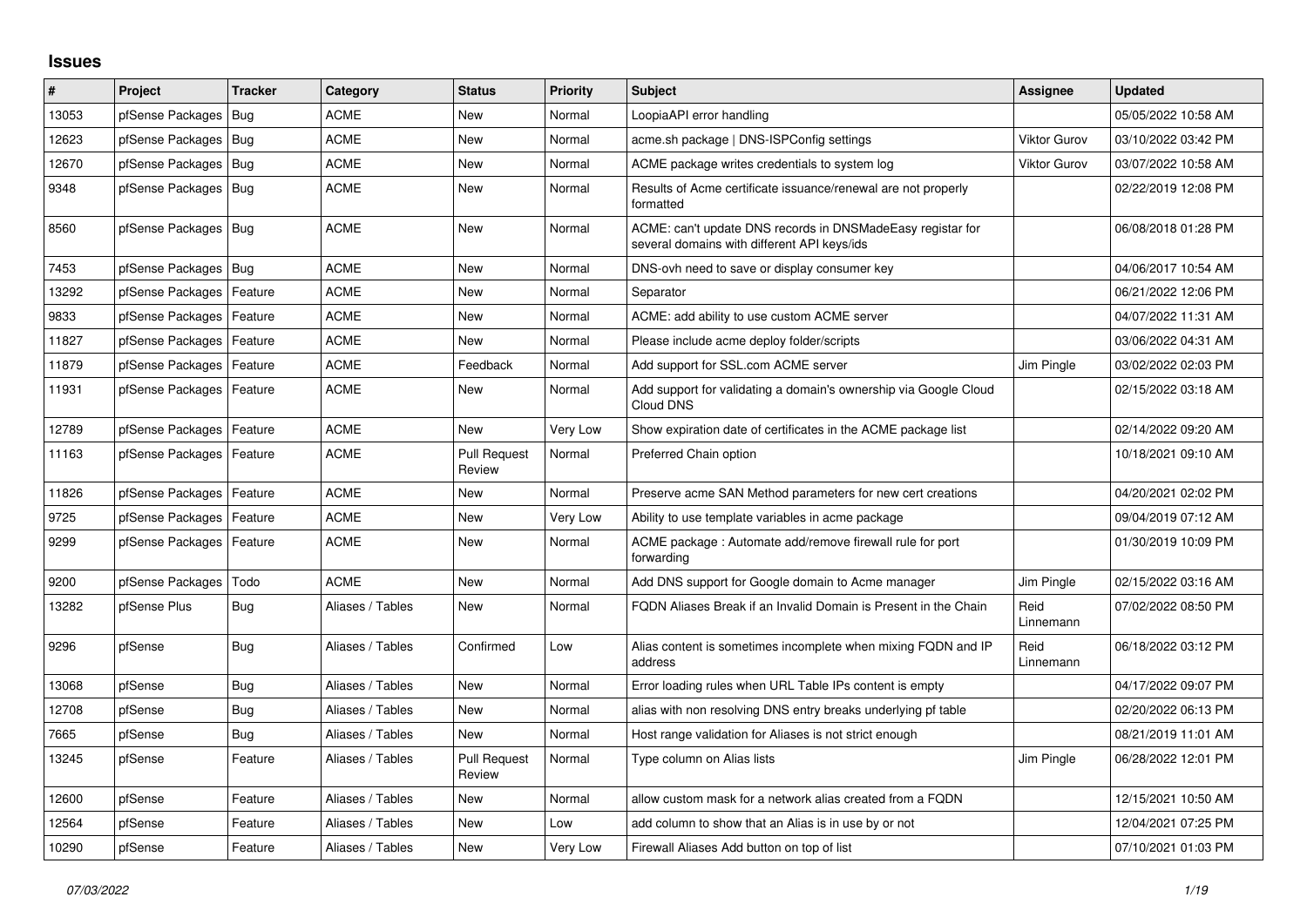| #     | Project          | <b>Tracker</b> | Category         | <b>Status</b>                 | <b>Priority</b> | <b>Subject</b>                                                                                                | Assignee              | <b>Updated</b>      |
|-------|------------------|----------------|------------------|-------------------------------|-----------------|---------------------------------------------------------------------------------------------------------------|-----------------------|---------------------|
| 10918 | pfSense          | Feature        | Aliases / Tables | <b>New</b>                    | Low             | IP Aliases de-duplication                                                                                     |                       | 12/13/2020 11:37 PM |
| 5735  | pfSense          | Feature        | Aliases / Tables | <b>New</b>                    | Very Low        | Automaticaly add DHCP leases to alias list or make it readable in<br>selected fields                          |                       | 08/21/2019 11:01 AM |
| 4195  | pfSense          | Feature        | Aliases / Tables | <b>New</b>                    | Low             | Aliases: sections                                                                                             |                       | 08/21/2019 11:01 AM |
| 3387  | pfSense          | Feature        | Aliases / Tables | <b>New</b>                    | Normal          | process_alias_urItable Frequency                                                                              |                       | 08/21/2019 11:01 AM |
| 1979  | pfSense          | Feature        | Aliases / Tables | New                           | Normal          | Add some default read-only system aliases                                                                     | Jim Pingle            | 08/21/2019 11:01 AM |
| 11898 | pfSense Packages | <b>Bug</b>     | apcupsd          | <b>New</b>                    | Normal          | PHP error from apcupsd dashboard widget                                                                       |                       | 05/07/2021 09:12 AM |
| 11375 | pfSense Packages | Bug            | apcupsd          | <b>New</b>                    | Normal          | UPS Type <blank> for USB APC</blank>                                                                          |                       | 02/26/2021 11:10 AM |
| 10845 | pfSense Packages | Bug            | apcupsd          | <b>New</b>                    | Normal          | apcupsd doesn't stop when not enabled                                                                         |                       | 08/24/2020 10:16 AM |
| 8454  | pfSense Packages | Bug            | arpwatch         | <b>New</b>                    | Very Low        | Arpwatch package break email notifications from other sources                                                 |                       | 06/23/2022 07:49 PM |
| 12101 | pfSense Packages | Bua            | arpwatch         | Assigned                      | Normal          | ArpWatch Suppression Mac for "flip-flop" not suppressing                                                      | <b>Viktor Gurov</b>   | 10/09/2021 07:19 PM |
| 12812 | pfSense Packages | Feature        | arpwatch         | New                           | Normal          | Would it be helpful if the FreeBSD net-mgmt/arpwatch port had an<br>option to use mail/dma for mail delivery? |                       | 02/16/2022 06:09 PM |
| 13093 | pfSense          | Bug            | Authentication   | In Progress                   | Normal          | LDAP authentication fails with extended query and RFC2307 group<br>lookups enabled                            | Chris Linstruth       | 06/28/2022 06:09 PM |
| 12225 | pfSense          | <b>Bug</b>     | Authentication   | <b>Pull Request</b><br>Review | Normal          | Group membership field is not needed for remote groups                                                        | <b>Viktor Gurov</b>   | 06/28/2022 12:01 PM |
| 11626 | pfSense Plus     | <b>Bug</b>     | Authentication   | New                           | Normal          | Google LDAP connection failed due to lack of SNI for TLS 1.3                                                  | Luiz Souza            | 06/27/2022 07:23 AM |
| 10352 | pfSense          | <b>Bug</b>     | Authentication   | New                           | Very Low        | RADIUS authentication fails with MSCHAPv1 or MSCHAPv2 when<br>passwords contain international characters      |                       | 06/20/2022 04:04 PM |
| 12095 | pfSense          | <b>Bug</b>     | Authentication   | <b>New</b>                    | Normal          | Memory leak in pcscd                                                                                          |                       | 06/01/2022 01:01 PM |
| 12726 | pfSense          | <b>Bug</b>     | Authentication   | New                           | Normal          | LDAP select container button auto populate                                                                    |                       | 01/25/2022 01:48 PM |
| 12715 | pfSense          | Bug            | Authentication   | New                           | Normal          | Long system startup time when LDAP is configured and unavailable<br>during startup.                           | Christian<br>McDonald | 01/24/2022 05:50 AM |
| 12519 | pfSense          | Bug            | Authentication   | <b>New</b>                    | Normal          | Fail authentication using special character in password via the LDAP<br>connector                             |                       | 11/12/2021 07:39 AM |
| 12283 | pfSense          | Bug            | Authentication   | New                           | Normal          | LDAP/RADIUS authentication servers configuration does not allow<br>source IP address to be specified          |                       | 08/20/2021 01:15 AM |
| 10765 | pfSense          | <b>Bug</b>     | Authentication   | <b>New</b>                    | Normal          | Ampersands in Idap extended query are escaped twice                                                           |                       | 09/02/2020 07:55 AM |
| 8087  | pfSense          | <b>Bug</b>     | Authentication   | <b>New</b>                    | Normal          | Provide Calling-Station-ID to RADIUS backed VPN connections                                                   |                       | 06/06/2020 05:36 AM |
| 5652  | pfSense          | <b>Bug</b>     | Authentication   | <b>New</b>                    | Normal          | Radius IETF Class Group Assignment - Incorrect Standard                                                       |                       | 08/13/2019 01:39 PM |
| 12546 | pfSense Plus     | Feature        | Authentication   | <b>New</b>                    | Normal          | Add 2FA Support to pfSense Plus Local Database Authentication                                                 |                       | 06/25/2022 05:30 PM |
| 13260 | pfSense          | Feature        | Authentication   | <b>New</b>                    | Normal          | Add support for OpenVPN static-challenge                                                                      |                       | 06/09/2022 02:04 PM |
| 9165  | pfSense          | Feature        | Authentication   | <b>New</b>                    | Normal          | only IPs can be added to sshquard whitelist                                                                   |                       | 04/21/2022 12:39 PM |
| 12863 | pfSense          | Feature        | Authentication   | <b>New</b>                    | Very Low        | dynamically tune sha512crypt rounds                                                                           | Jim Pingle            | 03/19/2022 12:53 PM |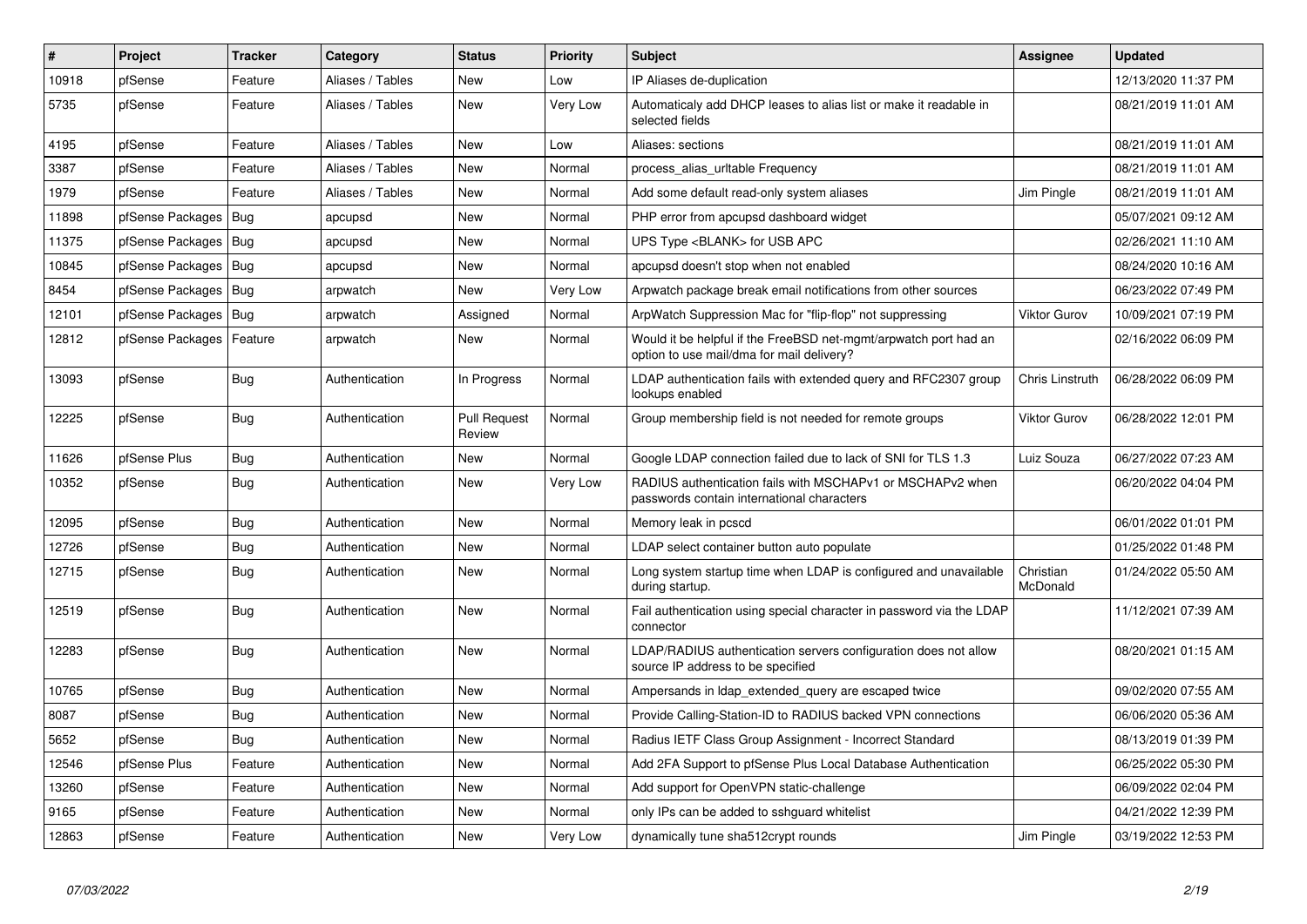| $\sharp$ | Project                    | <b>Tracker</b> | Category         | <b>Status</b> | Priority | <b>Subject</b>                                                                                                                      | <b>Assignee</b> | <b>Updated</b>      |
|----------|----------------------------|----------------|------------------|---------------|----------|-------------------------------------------------------------------------------------------------------------------------------------|-----------------|---------------------|
| 10843    | pfSense                    | Feature        | Authentication   | New           | Normal   | Allow user manager settings to specify multiple authentication<br>servers                                                           |                 | 01/13/2022 07:22 AM |
| 4242     | pfSense                    | Feature        | Authentication   | New           | Normal   | Two Factor or OTP Authentication for Admin Interface                                                                                |                 | 01/04/2022 12:07 PM |
| 12091    | pfSense                    | Feature        | Authentication   | <b>New</b>    | Normal   | RFE: Add support for sssd authentication                                                                                            |                 | 12/10/2021 04:55 PM |
| 12458    | pfSense                    | Feature        | Authentication   | New           | Normal   | Use "unixHomeDirectory" instead of "homeDirectory" when LDAP<br>authentication server is Active Directory                           |                 | 10/15/2021 08:18 AM |
| 11920    | pfSense Plus               | Feature        | Authentication   | New           | Normal   | SAML Authentication for pfSense (VPN and webConfigurator)                                                                           |                 | 05/14/2021 12:56 AM |
| 6742     | pfSense                    | Feature        | Authentication   | <b>New</b>    | Normal   | OAuth2 authentication for OpenVPN (and for FreeRadius)                                                                              | Jim Thompson    | 10/19/2020 09:19 AM |
| 8775     | pfSense                    | Feature        | Authentication   | New           | Very Low | Use SRV record for LDAP Authentication                                                                                              |                 | 05/06/2020 07:49 AM |
| 9937     | pfSense                    | Feature        | Authentication   | New           | Normal   | OpenVPN Login User Privilege                                                                                                        |                 | 11/29/2019 08:46 AM |
| 5825     | pfSense                    | Feature        | Authentication   | New           | Normal   | Allow EAP-RADIUS for authentication servers                                                                                         |                 | 08/21/2019 10:32 AM |
| 4098     | pfSense                    | Feature        | Authentication   | <b>New</b>    | Normal   | Add option to force a password change on login                                                                                      |                 | 08/21/2019 10:31 AM |
| 8694     | pfSense                    | Feature        | Authentication   | New           | Very Low | Client CA Auth for PFSense WebGui                                                                                                   |                 | 08/21/2019 09:25 AM |
| 9288     | pfSense                    | Feature        | Authentication   | <b>New</b>    | Normal   | SSHGuard add pfSense signature in standard                                                                                          |                 | 08/14/2019 01:19 PM |
| 9222     | pfSense                    | Feature        | Authentication   | New           | Normal   | Add sshguard log when release an IP                                                                                                 |                 | 08/14/2019 01:00 PM |
| 11266    | pfSense Packages           | Feature        | AutoConfigBackup | New           | Very Low | Give an option to list restore point in "reverse" order/latest at the top.                                                          |                 | 01/19/2021 06:58 PM |
| 12767    | pfSense Packages   Bug     |                | Avahi            | New           | Normal   | `Package radavahi-daemon does does not exist in current pfSense<br>version and it has been removed"" message on pfSense 2.7 restore |                 | 02/07/2022 11:28 AM |
| 12329    | pfSense Packages           | Feature        | Avahi            | New           | Normal   | Add optional floating firewall rules for IPv4 and IPv6                                                                              |                 | 02/09/2022 04:43 PM |
| 9497     | pfSense Packages   Bug     |                | <b>AWS VPC</b>   | <b>New</b>    | Normal   | AWS VPN Wizard: WebGUI times out.                                                                                                   |                 | 11/13/2019 10:07 AM |
| 9495     | pfSense Packages           | Bug            | AWS VPC          | New           | Normal   | AWS VPC VPN wizard produces incorrect config (SHA256 should<br>be SHA1)                                                             |                 | 08/19/2019 02:45 PM |
| 13039    | pfSense Packages   Feature |                | AWS VPC          | New           | Normal   | Handle transit gateway VPNs in the AWS VPN wizard                                                                                   |                 | 04/11/2022 07:31 AM |
| 11098    | pfSense Packages   Bug     |                | Backup           | Feedback      | Normal   | Backup Files and Directories plugin crashes firewall if /root specified<br>as backup location                                       | Viktor Gurov    | 07/02/2022 08:41 PM |
| 10900    | pfSense Packages   Bug     |                | Backup           | Feedback      | Normal   | /packages/backup/backup.php?a=download&t=backup HTTP 504,<br>or Sends PHP Error Message as ASCII/Text file Named<br>pfsense.bak.tgz |                 | 04/05/2022 01:51 AM |
| 13132    | pfSense                    | <b>Bug</b>     | Backup / Restore | New           | Normal   | Two SSHDATA Sections in Restored Config Breaks Unit                                                                                 | Jim Pingle      | 06/29/2022 07:53 AM |
| 13289    | pfSense                    | Bug            | Backup / Restore | New           | Low      | Attempting to restore a 0 byte "config.xml" prints an error that the<br>file cannot be read                                         |                 | 06/28/2022 12:01 PM |
| 12774    | pfSense                    | <b>Bug</b>     | Backup / Restore | New           | Normal   | Picture widget image is not saved in backup                                                                                         |                 | 04/04/2022 04:48 AM |
| 1738     | pfSense                    | Bug            | Backup / Restore | New           | Very Low | Restore fails when username in backup is not matching                                                                               |                 | 12/11/2021 07:51 PM |
| 12249    | pfSense                    | <b>Bug</b>     | Backup / Restore | New           | Normal   | HAProxy causing failed ACB backups                                                                                                  |                 | 11/15/2021 11:58 PM |
| 11110    | pfSense                    | Bug            | Backup / Restore | New           | Normal   | Backup file should be checked before restoring a specific area                                                                      |                 | 12/05/2020 02:50 PM |
| 7757     | pfSense                    | Bug            | Backup / Restore | New           | Normal   | Auto Config Backup fails to upload unless Default Gateway is up                                                                     |                 | 08/16/2019 12:47 PM |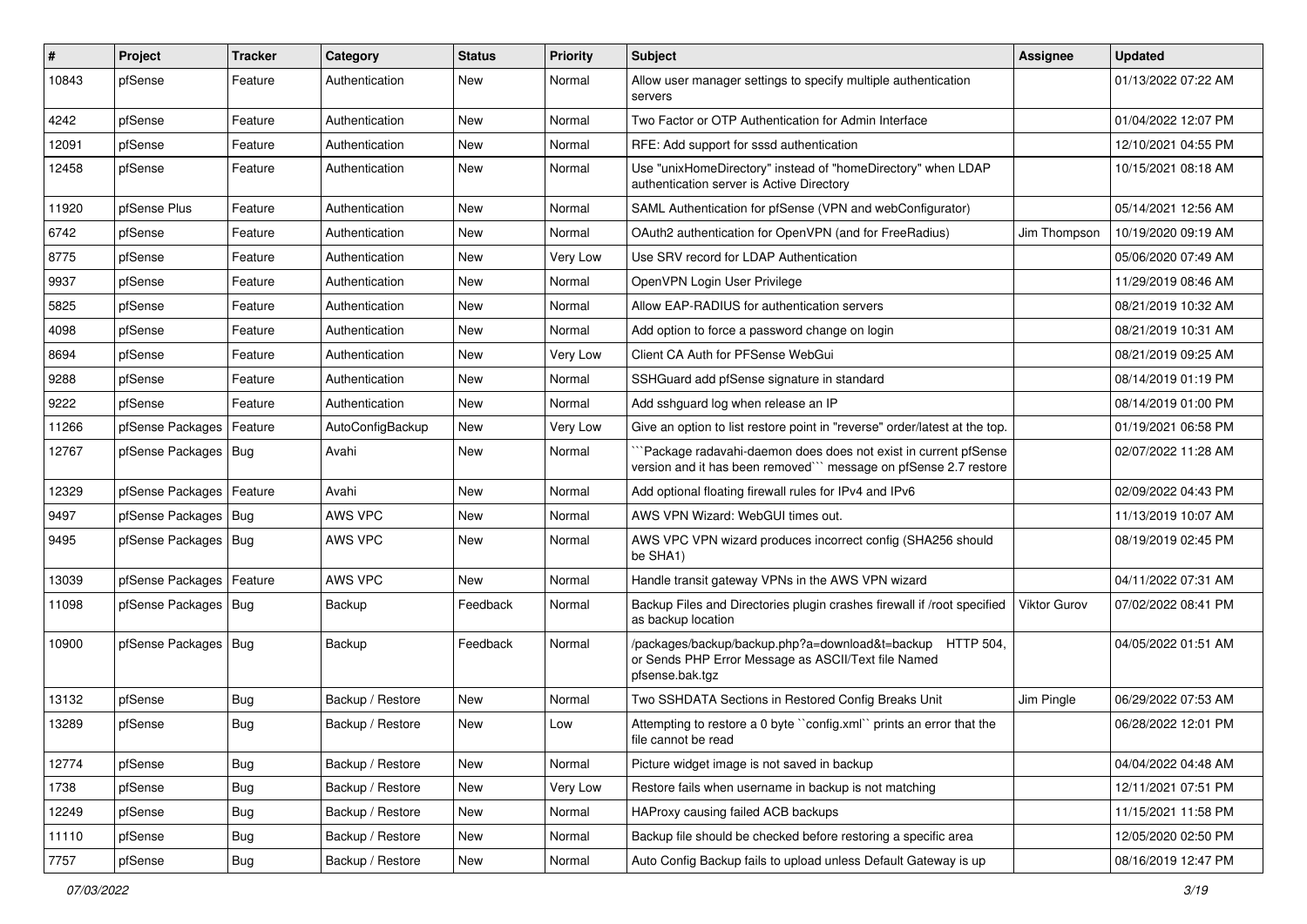| $\#$  | Project                       | <b>Tracker</b>     | Category         | <b>Status</b> | <b>Priority</b> | <b>Subject</b>                                                                                           | Assignee              | <b>Updated</b>      |
|-------|-------------------------------|--------------------|------------------|---------------|-----------------|----------------------------------------------------------------------------------------------------------|-----------------------|---------------------|
| 8076  | pfSense                       | Bug                | Backup / Restore | New           | Normal          | User can easily apply an unusable interface configuration after<br>restore                               |                       | 08/14/2019 10:52 AM |
| 12553 | pfSense                       | Feature            | Backup / Restore | New           | Normal          | Auto Config Backup: Allow selecting multiple backups for deletion                                        |                       | 02/22/2022 04:27 AM |
| 286   | pfSense                       | Feature            | Backup / Restore | New           | Normal          | Backup/restore users individually                                                                        |                       | 01/09/2021 03:48 PM |
| 9775  | pfSense                       | Feature            | Backup / Restore | <b>New</b>    | Normal          | AutoConfigBackup - Rolling per day/hour cap on changes, retention<br>policy                              |                       | 09/20/2019 09:19 AM |
| 4681  | pfSense                       | Feature            | Backup / Restore | New           | Normal          | AutoConfigBackup make a way to easily download a saved backup                                            |                       | 08/16/2019 12:46 PM |
| 7688  | pfSense                       | Feature            | Backup / Restore | <b>New</b>    | Low             | AutoConfigBackup - Info Icon - username only                                                             |                       | 10/22/2017 10:46 AM |
| 3697  | pfSense                       | Feature            | Backup / Restore | New           | Normal          | New backup/restore area: Certificates                                                                    |                       | 03/11/2017 11:30 AM |
| 6608  | pfSense                       | Feature            | Backup / Restore | <b>New</b>    | Low             | backup and restore dhcp                                                                                  |                       | 07/13/2016 04:09 PM |
| 3696  | pfSense                       | Feature            | Backup / Restore | New           | Normal          | Multiple items backup/restore                                                                            |                       | 06/06/2014 02:33 PM |
| 1367  | pfSense                       | Feature            | Backup / Restore | New           | Normal          | Input validation on partial config restores                                                              |                       | 03/21/2011 01:16 AM |
| 13205 | pfSense Docs                  | <b>New Content</b> | Backup / Restore | Feedback      | Normal          | ZFS Boot Environment documentation                                                                       | Christian<br>McDonald | 05/31/2022 10:55 AM |
| 13114 | pfSense Packages   Bug        |                    | <b>BIND</b>      | Feedback      | Normal          | BIND calls rndc in rc_stop when named is not running                                                     | <b>Stuart Wyatt</b>   | 05/04/2022 12:41 PM |
| 10445 | pfSense Packages              | Bug                | <b>BIND</b>      | Feedback      | Normal          | BIND crashed when added RPZ. rpz is not a master or slave zone.                                          |                       | 04/21/2022 12:40 PM |
| 10330 | pfSense Packages   Bug        |                    | <b>BIND</b>      | Feedback      | Normal          | BIND zone configuration displays wrong DS resource record with<br>inline DNSSEC signing enabled          |                       | 04/21/2022 12:40 PM |
| 11343 | pfSense Packages   Bug        |                    | <b>BIND</b>      | Feedback      | Low             | Invalid link to pfSense-pkg-bind changelog                                                               | Viktor Gurov          | 04/05/2022 08:12 AM |
| 12869 | pfSense Packages   Bug        |                    | <b>BIND</b>      | Feedback      | Normal          | Bind DNS Package AAAA filtering Broken on new ZFS Installs                                               | <b>Viktor Gurov</b>   | 03/09/2022 12:38 PM |
| 10693 | pfSense Packages   Bug        |                    | <b>BIND</b>      | New           | Normal          | pfSense Bind Zone Editor UI does not update zone serial number<br>when a change is made                  |                       | 09/01/2021 12:51 AM |
| 11563 | pfSense Packages   Bug        |                    | <b>BIND</b>      | New           | High            | BIND GUI writes TXT records > 255 characters                                                             |                       | 02/27/2021 07:11 AM |
| 11074 | pfSense Packages   Bug        |                    | <b>BIND</b>      | New           | Low             | bind Zone Settings Zones, Save button opens "Confirmation<br>required to save changes"                   |                       | 11/16/2020 11:08 AM |
| 10760 | pfSense Packages   Bug        |                    | <b>BIND</b>      | <b>New</b>    | High            | pfSense BIND 9.14.12 server terminates due to assertion failure                                          |                       | 07/11/2020 04:53 PM |
| 8197  | pfSense Packages   Bug        |                    | <b>BIND</b>      | New           | Normal          | BIND UI fails to properly update zone with inline DNSSEC signing<br>enabled                              |                       | 02/18/2019 05:23 PM |
| 13002 | pfSense Packages   Regression |                    | <b>BIND</b>      | Feedback      | Normal          | BIND 9.16_13 could not find existing DNSSEC keys at<br>/cf/named/etc/namedb/keys due to directory change | Viktor Gurov          | 03/31/2022 12:14 PM |
| 11634 | pfSense Packages   Regression |                    | <b>BIND</b>      | New           | Normal          | bind hangs when pfsense is reconnecting as an openvpn client to a<br>TUN openvpn server                  |                       | 03/14/2021 07:23 AM |
| 9916  | pfSense Packages   Feature    |                    | <b>BIND</b>      | Feedback      | Normal          | Check allow-transfer in custom option when the zone is slave                                             |                       | 04/21/2022 12:40 PM |
| 8146  | pfSense Packages   Feature    |                    | <b>BIND</b>      | New           | Normal          | Zone Domain Records more powerfull for BIND Zones                                                        |                       | 08/13/2019 09:39 AM |
| 8199  | pfSense Packages              | Feature            | <b>BIND</b>      | New           | Normal          | Support reordering and/or sort alphabetically across BIND package                                        |                       | 12/12/2017 02:05 AM |
| 13332 | pfSense Plus                  | Bug                | Build / Release  | New           | Normal          | HAProxy Broken after v22.05 and HAProxy v0.61_3                                                          |                       | 07/02/2022 11:34 PM |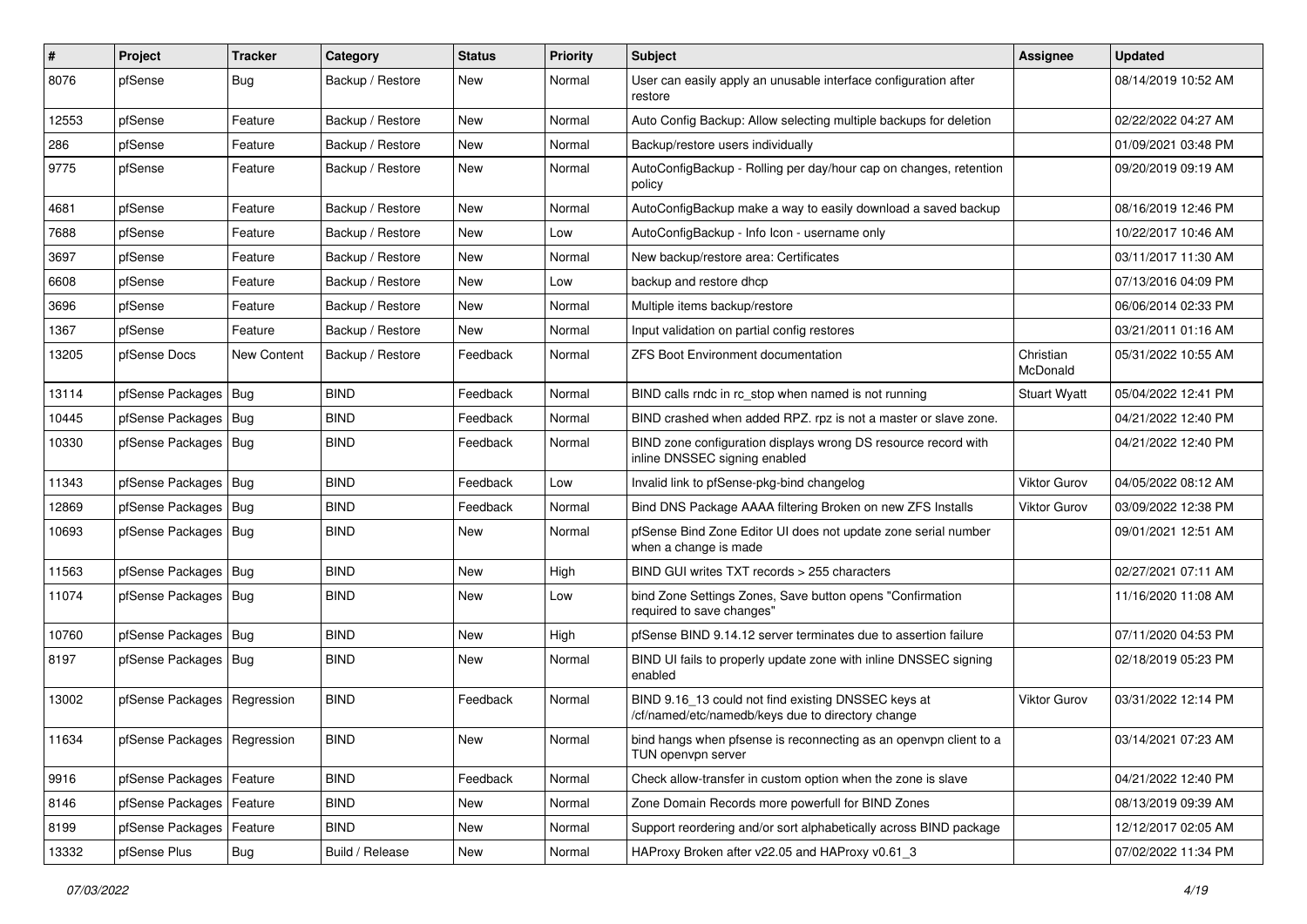| $\sharp$ | Project | <b>Tracker</b> | Category              | <b>Status</b>                 | <b>Priority</b> | <b>Subject</b>                                                                                        | <b>Assignee</b>   | <b>Updated</b>      |
|----------|---------|----------------|-----------------------|-------------------------------|-----------------|-------------------------------------------------------------------------------------------------------|-------------------|---------------------|
| 4472     | pfSense | Feature        | Build / Release       | <b>New</b>                    | Normal          | Cryptographically sign every (sub-)release                                                            |                   | 08/13/2019 12:53 PM |
| 12782    | pfSense | Todo           | Build / Release       | New                           | Normal          | Disable compatibility flag                                                                            | <b>Brad Davis</b> | 06/28/2022 12:01 PM |
| 13323    | pfSense | Bug            | <b>Captive Portal</b> | New                           | Normal          | Captive Portal breaks policy based routing for mac address<br>bypassed clients after upgrade to 22.05 | Kristof Provost   | 06/30/2022 09:46 AM |
| 13272    | pfSense | Bug            | <b>Captive Portal</b> | <b>Pull Request</b><br>Review | Very Low        | Voucher CSV output has leading space before voucher code                                              | Jim Pingle        | 06/28/2022 12:01 PM |
| 13215    | pfSense | <b>Bug</b>     | <b>Captive Portal</b> | Assigned                      | Normal          | Allowed MAC/IP/Hostname traffic counts for authorized users                                           | Reid<br>Linnemann | 05/31/2022 05:31 PM |
| 13226    | pfSense | <b>Bug</b>     | <b>Captive Portal</b> | Confirmed                     | Normal          | Captive Portal doesn't disconnect established OpenVPN link                                            | Reid<br>Linnemann | 05/30/2022 10:38 AM |
| 12730    | pfSense | Bug            | <b>Captive Portal</b> | <b>New</b>                    | Normal          | RADIUS accounting does not work if WAN is down                                                        |                   | 01/26/2022 05:13 AM |
| 12648    | pfSense | Bug            | <b>Captive Portal</b> | New                           | Normal          | Undocumented variables 'listenporthttp' and 'listenporthttps'                                         |                   | 12/28/2021 10:44 AM |
| 12357    | pfSense | Bug            | Captive Portal        | New                           | Normal          | Captive Portal popup Logout button loads full login page in popup<br>when clicked                     |                   | 10/27/2021 12:10 PM |
| 12467    | pfSense | <b>Bug</b>     | <b>Captive Portal</b> | <b>New</b>                    | Normal          | CP error on client disconnect after reboot                                                            |                   | 10/17/2021 05:35 AM |
| 7553     | pfSense | <b>Bug</b>     | <b>Captive Portal</b> | Confirmed                     | Very Low        | Captive portal on a parent interface blocks traffic on VLAN interfaces<br>too                         |                   | 08/19/2018 03:15 PM |
| 1675     | pfSense | <b>Bug</b>     | <b>Captive Portal</b> | New                           | Normal          | Captive portal logout problems with pop-up blockers.                                                  | Jared Dillard     | 03/28/2016 01:37 PM |
| 5658     | pfSense | Bug            | Captive Portal        | Confirmed                     | Low             | Files with the same name cannot be uploaded to multiple captive<br>portal zones                       |                   | 12/18/2015 07:19 PM |
| 13290    | pfSense | Regression     | <b>Captive Portal</b> | Feedback                      | Normal          | Error "dummynet: bad switch 21!" with Captive Portals and Limiters<br>active                          |                   | 07/01/2022 04:53 AM |
| 1831     | pfSense | Feature        | <b>Captive Portal</b> | <b>New</b>                    | Normal          | Captive portal IPv6 support                                                                           | Reid<br>Linnemann | 06/28/2022 12:01 PM |
| 13220    | pfSense | Feature        | <b>Captive Portal</b> | New                           | Very Low        | Voucher per-roll bandwidth restrictions and traffic quotas                                            |                   | 05/26/2022 08:16 AM |
| 13219    | pfSense | Feature        | <b>Captive Portal</b> | <b>New</b>                    | Very Low        | Enable/Disable single voucher roll                                                                    |                   | 05/26/2022 08:14 AM |
| 11379    | pfSense | Feature        | <b>Captive Portal</b> | New                           | Normal          | <b>Template Roll Printer</b>                                                                          |                   | 02/07/2021 05:26 AM |
| 11189    | pfSense | Feature        | Captive Portal        | New                           | Normal          | Captive Portal - Tarpit option                                                                        |                   | 12/23/2020 06:44 PM |
| 3377     | pfSense | Feature        | Captive Portal        | New                           | Normal          | OAuth2 authentication in captive portal                                                               | Jim Thompson      | 10/19/2020 09:13 AM |
| 9970     | pfSense | Feature        | <b>Captive Portal</b> | New                           | Low             | Captive Portal and SAML2 Integration                                                                  | Mauro Braggio     | 10/12/2020 07:39 AM |
| 9627     | pfSense | Feature        | <b>Captive Portal</b> | New                           | Normal          | Captive Portal only shows authenticated users                                                         |                   | 08/14/2019 02:48 PM |
| 385      | pfSense | Feature        | Captive Portal        | New                           | Normal          | Reverse captive portal                                                                                |                   | 08/13/2019 12:23 PM |
| 1924     | pfSense | Feature        | <b>Captive Portal</b> | <b>New</b>                    | Normal          | Ability of CP's allowed IP addresses to use aliases                                                   |                   | 07/26/2018 04:28 AM |
| 7971     | pfSense | Feature        | <b>Captive Portal</b> | New                           | Normal          | Allow import, export and synchronization of MACs under Captive<br>Portal service                      |                   | 10/19/2017 04:56 AM |
| 2963     | pfSense | Feature        | <b>Captive Portal</b> | <b>New</b>                    | Normal          | Captive Portal MAC authentication request                                                             |                   | 08/22/2017 09:09 PM |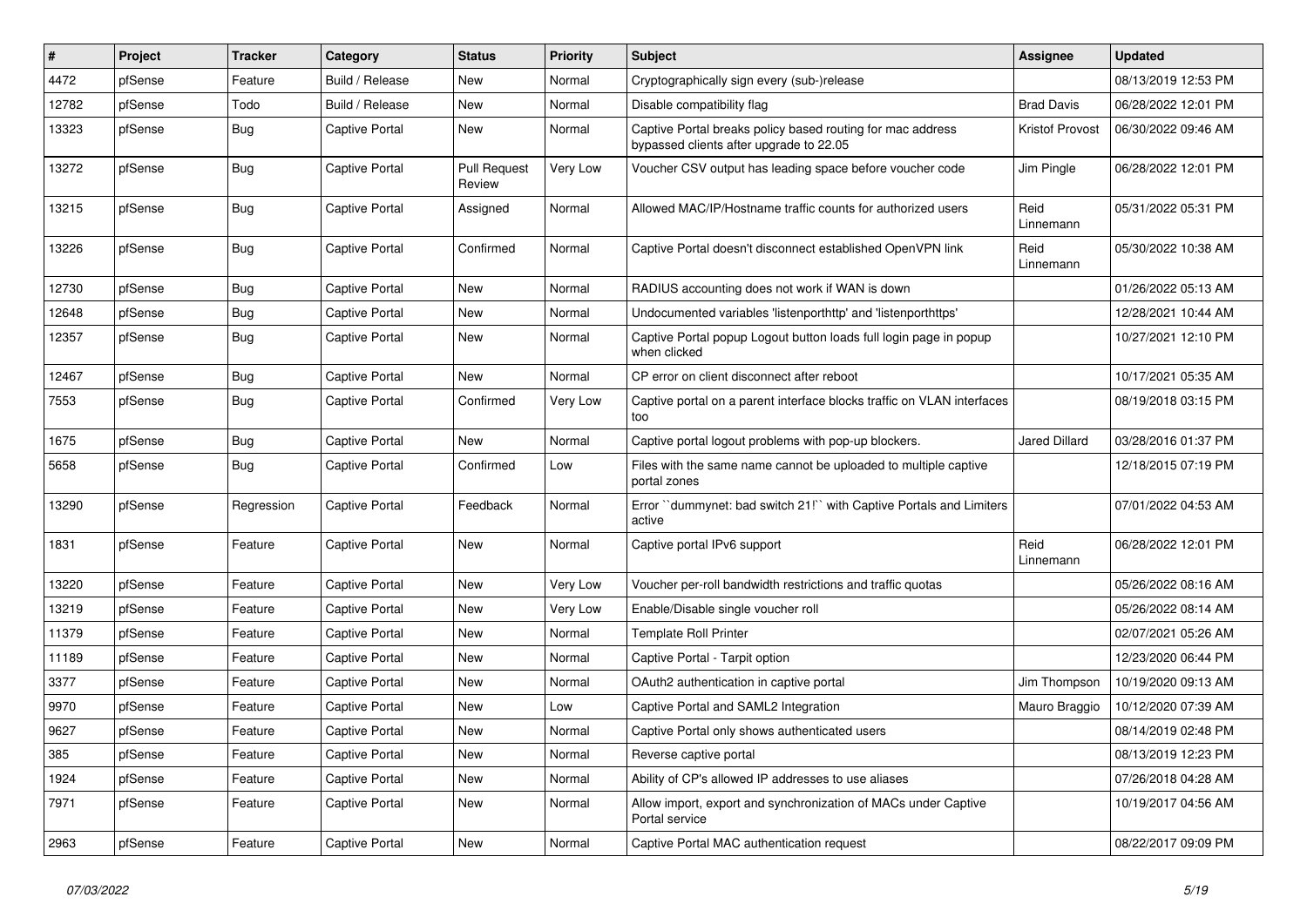| #     | Project          | Tracker    | Category       | <b>Status</b>                 | Priority | <b>Subject</b>                                                                                          | <b>Assignee</b> | <b>Updated</b>      |
|-------|------------------|------------|----------------|-------------------------------|----------|---------------------------------------------------------------------------------------------------------|-----------------|---------------------|
| 6956  | pfSense          | Feature    | Captive Portal | New                           | Normal   | Allow more control over concurrent logins                                                               |                 | 11/23/2016 12:01 PM |
| 2573  | pfSense          | Feature    | Captive Portal | <b>New</b>                    | Normal   | Captive Portal support of RADIUS POD (Packet of Disconnect)                                             |                 | 10/17/2016 03:14 AM |
| 2025  | pfSense          | Feature    | Captive Portal | New                           | Normal   | Captive Portal: Easy accessible Logout page instead of Logout<br>pop-up window                          |                 | 02/06/2016 04:59 AM |
| 4724  | pfSense          | Feature    | Captive Portal | <b>New</b>                    | Low      | Captive Portal Status Add Client Hostname                                                               |                 | 05/22/2015 08:38 AM |
| 3053  | pfSense          | Feature    | Captive Portal | <b>New</b>                    | Normal   | Automatically add DHCP static addresses to CP passthru-mac                                              |                 | 06/21/2013 11:54 AM |
| 2545  | pfSense          | Feature    | Captive Portal | <b>New</b>                    | Low      | CaptivePortal: Custom "Re-authenticate every x minutes"                                                 |                 | 07/08/2012 05:21 PM |
| 13229 | pfSense Docs     | Todo       | Captive Portal | Feedback                      | Normal   | Update documentation for IPFW to PF transition for Limiters and<br>Captive Portal                       | Jim Pingle      | 05/27/2022 03:04 PM |
| 13110 | pfSense          | <b>Bug</b> | CARP           | <b>New</b>                    | Very Low | changing CARP VIP address does not update outbound NAT<br>interface IP                                  |                 | 05/03/2022 02:52 PM |
| 8100  | pfSense          | <b>Bug</b> | CARP           | <b>New</b>                    | Normal   | pfsync Initially Deletes States on Primary for Connections<br>Established through Secondary             | Luiz Souza      | 02/08/2022 12:59 PM |
| 5849  | pfSense          | <b>Bug</b> | CARP           | <b>New</b>                    | Normal   | Routing fail on CARP IPsec                                                                              |                 | 12/18/2021 04:41 PM |
| 8567  | pfSense          | <b>Bug</b> | CARP           | New                           | Normal   | Using IPv6 VIP alias for services may affect CARP IPv6 VIP work                                         |                 | 06/12/2018 01:26 PM |
| 8566  | pfSense          | <b>Bug</b> | CARP           | <b>New</b>                    | Normal   | Wrong IPv6 source in NS request in case using of IPv6 alias                                             |                 | 06/12/2018 01:26 PM |
| 7648  | pfSense          | Bug        | CARP           | New                           | Very Low | SPAN ports on an interface renders CARP HA inoperative                                                  |                 | 06/14/2017 09:19 PM |
| 4845  | pfSense          | <b>Bug</b> | CARP           | Confirmed                     | High     | CARP preemption doesn't switch to backup where connectivity<br>between systems is lost but not NIC link |                 | 07/28/2015 07:55 AM |
| 2218  | pfSense          | Feature    | CARP           | <b>New</b>                    | Normal   | Ability to delay CARP master status at boot time                                                        |                 | 03/03/2021 11:57 AM |
| 2099  | pfSense          | Todo       | CARP           | <b>New</b>                    | Normal   | Remove "queue" from CARP traffic                                                                        |                 | 01/19/2012 10:59 AM |
| 13063 | pfSense Packages | Feature    | Cellular       | <b>Pull Request</b><br>Review | Normal   | Cellular package shall support more modems and NMEA port                                                |                 | 05/06/2022 02:38 PM |
| 10796 | pfSense Packages | Feature    | Cellular       | Feedback                      | Normal   | Huawei ME909u-521 support                                                                               |                 | 04/21/2022 12:40 PM |
| 12737 | pfSense          | <b>Bug</b> | Certificates   | New                           | Normal   | CApath is not defined by default in curl                                                                |                 | 06/28/2022 12:01 PM |
| 12894 | pfSense Plus     | <b>Bug</b> | Certificates   | <b>New</b>                    | Low      | duplicating freshly created certificates through refreshing                                             |                 | 03/03/2022 02:35 PM |
| 11203 | pfSense          | Bug        | Certificates   | New                           | Normal   | certificate manager very slow                                                                           |                 | 12/31/2020 11:57 AM |
| 9889  | pfSense          | <b>Bug</b> | Certificates   | <b>New</b>                    | Very Low | CRL check for Intermediate CA CRLs fails                                                                | Jim Pingle      | 11/08/2019 11:03 AM |
| 7289  | pfSense          | Bug        | Certificates   | <b>New</b>                    | Low      | Generating 4096bit Certificate                                                                          |                 | 08/14/2019 09:56 AM |
| 13305 | pfSense          | Feature    | Certificates   | New                           | Normal   | Certificate Revocation page should show expiration date                                                 |                 | 06/27/2022 10:26 AM |
| 1257  | pfSense          | Feature    | Certificates   | <b>Pull Request</b><br>Review | Normal   | Handle encypted CA/Certificate private keys                                                             |                 | 10/12/2020 07:12 AM |
| 10258 | pfSense          | Feature    | Certificates   | New                           | Very Low | allow to sign CA                                                                                        |                 | 02/20/2020 04:20 AM |
| 1268  | pfSense          | Feature    | Certificates   | New                           | Normal   | Allow mass renewing of certs                                                                            |                 | 11/01/2019 03:17 PM |
| 2276  | pfSense          | Feature    | Certificates   | New                           | Normal   | Remote CRL fetch support                                                                                |                 | 02/06/2016 04:14 AM |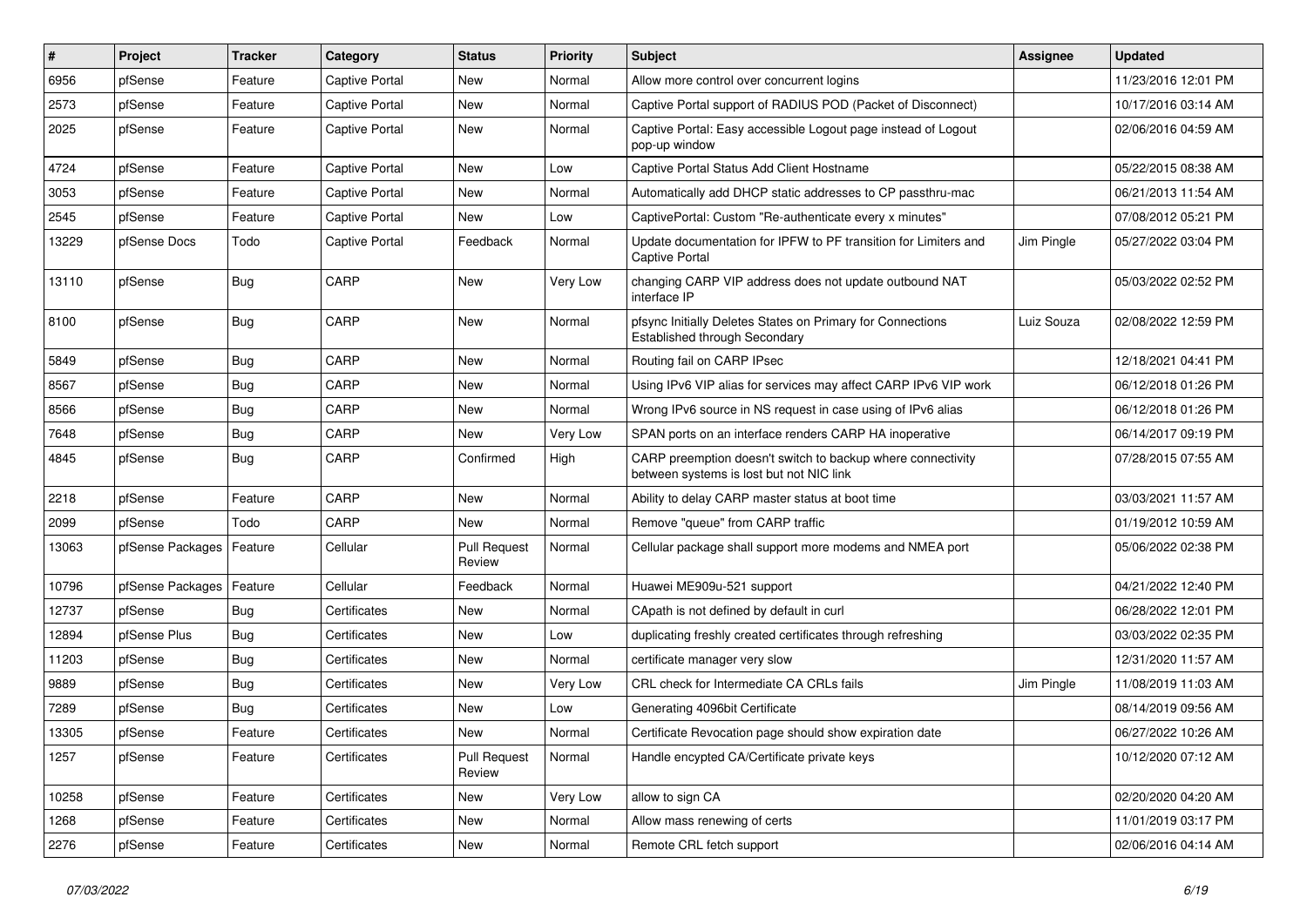| #     | Project          | <b>Tracker</b> | Category                 | <b>Status</b>                 | <b>Priority</b> | Subject                                                                                                               | Assignee      | <b>Updated</b>      |
|-------|------------------|----------------|--------------------------|-------------------------------|-----------------|-----------------------------------------------------------------------------------------------------------------------|---------------|---------------------|
| 13291 | pfSense Docs     | Todo           | Configuration            | New                           | Low             | Notification documentation                                                                                            |               | 06/21/2022 10:22 AM |
| 12402 | pfSense Docs     | Todo           | Configuration            | <b>New</b>                    | Normal          | Feedback on Configuration - Advanced Configuration Options -<br>Notifications                                         |               | 09/24/2021 12:46 AM |
| 12098 | pfSense Docs     | Correction     | Configuration            | <b>New</b>                    | Normal          | Feedback on pfSense Configuration Recipes - Accessing a<br>CPE/Modem from Inside the Firewall                         |               | 07/02/2021 02:30 AM |
| 13288 | pfSense          | <b>Bug</b>     | Configuration<br>Backend | <b>New</b>                    | Normal          | Encode FreeRADIUS Custom Options                                                                                      |               | 06/20/2022 10:36 AM |
| 12483 | pfSense          | <b>Bug</b>     | Configuration<br>Backend | <b>New</b>                    | Normal          | GUI creates inconsistent config.xml                                                                                   |               | 10/23/2021 06:48 AM |
| 10833 | pfSense          | <b>Bug</b>     | Configuration<br>Backend | <b>New</b>                    | Normal          | unbound exits on configuration error when link status flaps on LAN<br>interface                                       |               | 08/13/2020 11:53 PM |
| 6398  | pfSense          | <b>Bug</b>     | Configuration<br>Backend | <b>New</b>                    | Normal          | If config cannot be loaded due to corruption or bug, it isn't handled<br>gracefully (just stops)                      |               | 08/13/2019 01:23 PM |
| 13287 | pfSense          | Feature        | Configuration<br>Backend | <b>New</b>                    | Normal          | Encode OpenVPN Custom Options                                                                                         |               | 06/20/2022 10:33 AM |
| 3895  | pfSense          | Feature        | Configuration<br>Backend | <b>New</b>                    | Normal          | Timeout for "Apply change"                                                                                            |               | 01/25/2021 08:07 AM |
| 5902  | pfSense          | Todo           | Configuration<br>Backend | <b>New</b>                    | Normal          | Use a common place for default values                                                                                 |               | 08/13/2019 12:53 PM |
| 13258 | pfSense          | <b>Bug</b>     | Console Menu             | <b>Pull Request</b><br>Review | Low             | secret menu option 100                                                                                                | Jim Pingle    | 06/28/2022 12:01 PM |
| 13249 | pfSense          | <b>Bug</b>     | Console Menu             | New                           | Normal          | Running playback comands multiple times results in PHP error                                                          |               | 06/06/2022 07:02 AM |
| 6469  | pfSense          | Feature        | Console Menu             | <b>New</b>                    | Normal          | Improve help + self documentation in console PHP shell                                                                |               | 08/13/2019 01:23 PM |
| 7747  | pfSense          | Feature        | Console Menu             | <b>New</b>                    | Normal          | Minor UI Tweak: Make hitting enter on the console (esp via SSH)<br>should not log you out, but simply redraw the menu |               | 08/01/2017 04:03 PM |
| 2693  | pfSense          | Feature        | Console Menu             | <b>New</b>                    | Normal          | Allow mapping mapping non-physical interfaces via console                                                             | Mathieu Simon | 11/27/2012 03:00 PM |
| 13268 | pfSense          | Todo           | Console Menu             | Ready To Test                 | Normal          | columns don't align nicely in console with medium-long interface<br>names                                             |               | 06/12/2022 10:32 PM |
| 11970 | pfSense Packages | <b>Bug</b>     | Coreboot                 | <b>New</b>                    | Normal          | Netgate Firmware Upgrade Doesn't Work on XG-2758                                                                      |               | 04/21/2022 12:39 PM |
| 13074 | pfSense Plus     | <b>Bug</b>     | Cryptographic<br>Modules | <b>New</b>                    | Normal          | AES-GCM with SafeXcel on Netgate 2100 causes MBUF overload                                                            |               | 06/12/2022 11:14 AM |
| 12658 | pfSense Packages | Feature        | darkstat                 | <b>New</b>                    | Normal          | Adding prometheus metrics to darkstat                                                                                 |               | 05/27/2022 09:44 PM |
| 13325 | pfSense Plus     | Bug            | Dashboard                | New                           | Normal          | System Information Widget Reloading                                                                                   |               | 06/30/2022 12:00 PM |
| 12673 | pfSense          | <b>Bug</b>     | Dashboard                | <b>Pull Request</b><br>Review | Normal          | Firewall Logs Widget fails to update at intervals below 5 seconds.                                                    | Viktor Gurov  | 06/28/2022 12:01 PM |
| 7113  | pfSense          | <b>Bug</b>     | Dashboard                | New                           | Normal          | Interface name in Traffic Graphs                                                                                      |               | 12/31/2021 05:40 PM |
| 11759 | pfSense          | <b>Bug</b>     | Dashboard                | New                           | Normal          | Traffic graphs on dashboard double upload on pppoe links                                                              |               | 12/30/2021 04:00 AM |
| 7387  | pfSense          | Bug            | Dashboard                | New                           | Low             | New Traffic Graph in dashboard resets inverted view to normal view                                                    | Jared Dillard | 12/11/2021 08:14 PM |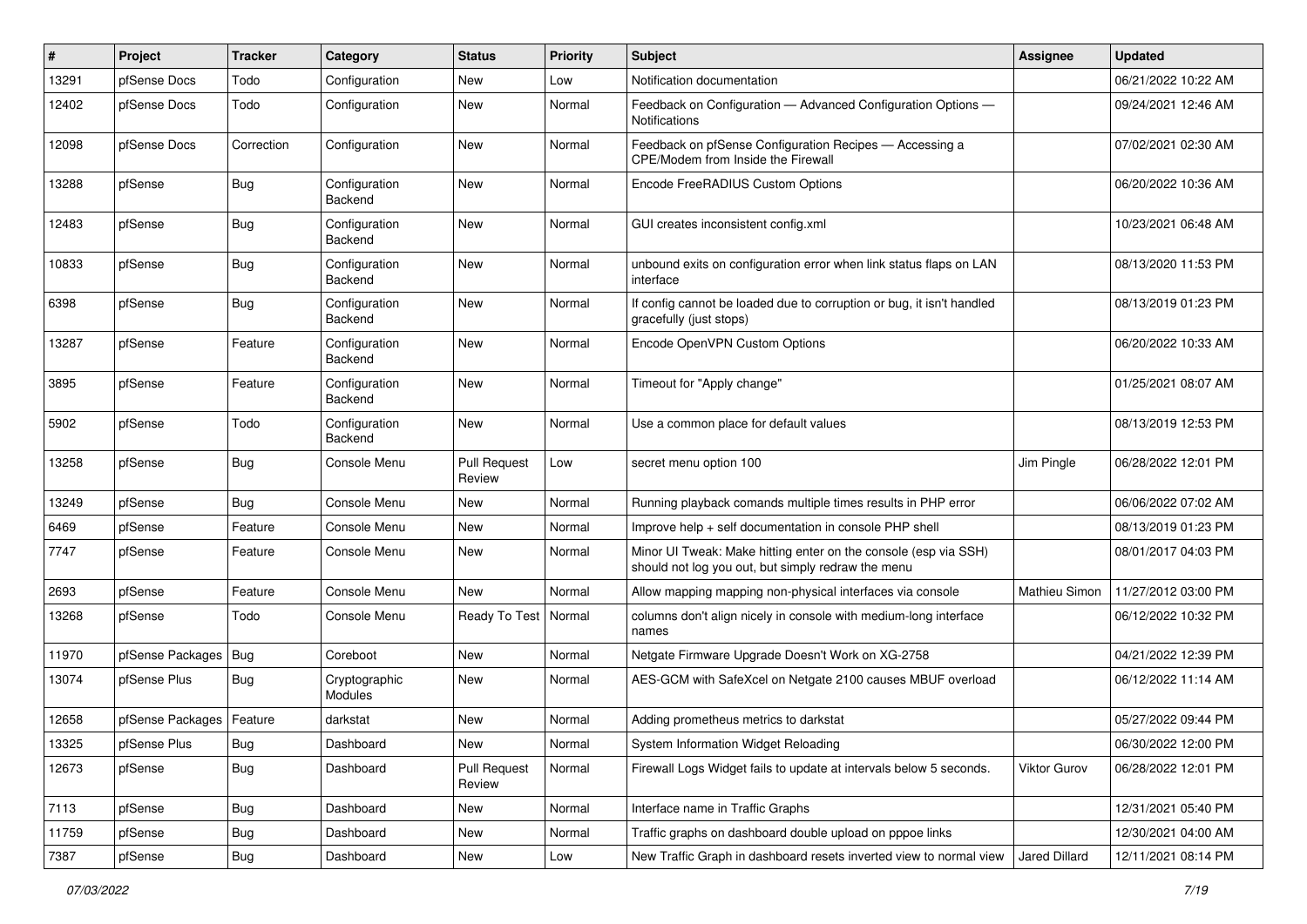| $\vert$ # | <b>Project</b> | <b>Tracker</b>     | Category        | <b>Status</b>                 | <b>Priority</b> | <b>Subject</b>                                                                                         | Assignee   | <b>Updated</b>      |
|-----------|----------------|--------------------|-----------------|-------------------------------|-----------------|--------------------------------------------------------------------------------------------------------|------------|---------------------|
| 9353      | pfSense        | Bug                | Dashboard       | <b>New</b>                    | Low             | PHPSession errors from limited access to dashboard and widgets                                         |            | 10/06/2020 09:31 AM |
| 7788      | pfSense        | <b>Bug</b>         | Dashboard       | <b>New</b>                    | Low             | Irregular updating of widgets like cpu/uptime on system widget.                                        |            | 08/21/2019 09:03 AM |
| 7857      | pfSense        | <b>Bug</b>         | Dashboard       | <b>New</b>                    | Very Low        | Interfaces Widget U/I fails to wrap IPV6 addresses when the string is<br>too wide for the widget       |            | 08/13/2019 09:15 AM |
| 9677      | pfSense        | <b>Bug</b>         | Dashboard       | <b>New</b>                    | Normal          | Dashboard hangs when widget needs data from a remote host<br>which is down                             |            | 08/13/2019 09:15 AM |
| 8157      | pfSense        | Bug                | Dashboard       | New                           | Very Low        | Traffic Graph clutter from time to time                                                                |            | 12/03/2017 06:40 AM |
| 3411      | pfSense        | <b>Bug</b>         | Dashboard       | <b>New</b>                    | Low             | Interfaces and statistics dashboard widgets very slow with large<br>numbers of interfaces              |            | 01/24/2014 02:09 AM |
| 13168     | pfSense        | Feature            | Dashboard       | <b>New</b>                    | Low             | Multiple Dashboard views for a single user                                                             |            | 05/16/2022 07:53 AM |
| 13165     | pfSense        | Feature            | Dashboard       | <b>Pull Request</b><br>Review | Normal          | Feat: live update for Services dashboard widget                                                        |            | 05/15/2022 01:48 AM |
| 10395     | pfSense        | Feature            | Dashboard       | <b>New</b>                    | Low             | Add Dashboard System Information support for more PC Engines<br>APU boards                             |            | 02/17/2022 01:02 AM |
| 10280     | pfSense        | Feature            | Dashboard       | <b>New</b>                    | Low             | <b>DHCP Leases widget</b>                                                                              |            | 11/07/2020 09:18 PM |
| 10401     | pfSense        | Feature            | Dashboard       | <b>New</b>                    | Normal          | Request: ability to sort/separate stopped/running Service(s) on<br>Dashboard -> Services Status widget |            | 03/31/2020 04:48 PM |
| 7182      | pfSense        | Feature            | Dashboard       | <b>New</b>                    | Normal          | Break up System Widget on the Dashboard                                                                |            | 08/21/2019 08:59 AM |
| 5567      | pfSense        | Feature            | Dashboard       | <b>New</b>                    | Low             | CARP status widget does not update in real time                                                        |            | 08/20/2019 03:33 PM |
| 7974      | pfSense        | Feature            | Dashboard       | <b>New</b>                    | Normal          | <b>ZFS RAID Monitor Not available</b>                                                                  |            | 08/20/2019 01:34 PM |
| 8458      | pfSense        | Feature            | Dashboard       | <b>New</b>                    | Low             | Allow reordering of interface widget                                                                   |            | 08/14/2019 10:52 AM |
| 7934      | pfSense        | Feature            | Dashboard       | <b>New</b>                    | Very Low        | format support phone# for international use                                                            |            | 10/12/2017 04:38 PM |
| 4646      | pfSense        | Feature            | Dashboard       | <b>New</b>                    | Normal          | Recover valuable vertical screen real estate in dashboard                                              |            | 04/20/2015 07:46 PM |
| 2479      | pfSense        | Feature            | Dashboard       | <b>New</b>                    | Normal          | Allow reordering of the traffic graphs on the dashboard                                                |            | 06/08/2012 04:13 PM |
| 6390      | pfSense        | Todo               | Dashboard       | <b>New</b>                    | Low             | Autoscale from Traffic Graph not correct size (big graphs)                                             |            | 05/23/2016 01:38 PM |
| 7244      | pfSense        | Feature            | Developer Tools | <b>New</b>                    | Normal          | Publish pfsense as a Vagrant Basebox                                                                   |            | 01/29/2019 04:09 AM |
| 1219      | pfSense        | Feature            | Developer Tools | <b>New</b>                    | Low             | Ship DTRACE enabled kernels in the images                                                              |            | 07/26/2017 03:14 AM |
| 11471     | pfSense Docs   | Todo               | Development     | <b>New</b>                    | Low             | Feedback on Development - Developing Packages                                                          | Jim Pingle | 02/19/2021 02:52 PM |
| 8852      | pfSense Docs   | Correction         | <b>DHCP</b>     | <b>New</b>                    | Normal          | [feedback form] Unclear about "Client Identifier" in a static mapping                                  | Jim Pingle | 09/23/2020 02:30 PM |
| 11071     | pfSense Docs   | <b>New Content</b> | <b>DHCP</b>     | <b>New</b>                    | Normal          | Feedback on Services - IPv6 Router Advertisements                                                      | Jim Pingle | 12/08/2020 09:25 AM |
| 12959     | pfSense        | Bug                | DHCP (IPv4)     | Feedback                      | Normal          | dhoplease process wrongly update host file if client-hostname is<br>empty                              |            | 07/01/2022 09:10 AM |
| 13321     | pfSense        | <b>Bug</b>         | DHCP (IPv4)     | <b>Pull Request</b><br>Review | Normal          | dhcpleases handles duplicate hostnames incorrectly                                                     |            | 06/30/2022 07:06 AM |
| 13273     | pfSense        | Bug                | DHCP (IPv4)     | New                           | Normal          | dholient can use conflicting recorded leases                                                           |            | 06/14/2022 11:07 AM |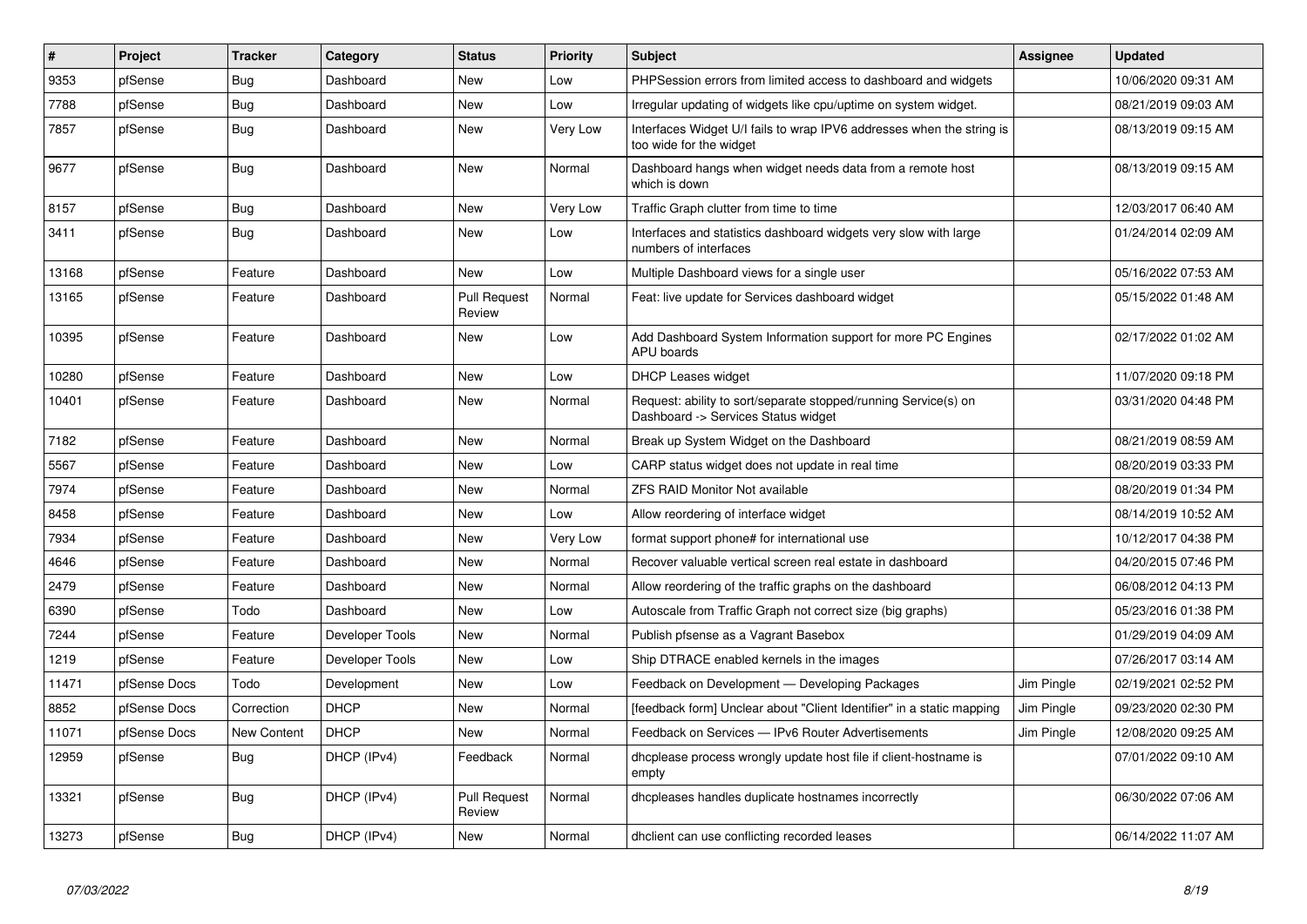| $\vert$ # | Project | <b>Tracker</b> | Category    | <b>Status</b> | <b>Priority</b> | <b>Subject</b>                                                                                     | <b>Assignee</b>      | <b>Updated</b>      |
|-----------|---------|----------------|-------------|---------------|-----------------|----------------------------------------------------------------------------------------------------|----------------------|---------------------|
| 13263     | pfSense | <b>Bug</b>     | DHCP (IPv4) | <b>New</b>    | Low             | Deleting a static DHCP entry when the related IP is not in the arp<br>table spams the log          |                      | 06/10/2022 11:18 AM |
| 13217     | pfSense | Bug            | DHCP (IPv4) | <b>New</b>    | Normal          | dhclient using default pid file location which does not exist                                      | <b>Viktor Gurov</b>  | 05/26/2022 08:09 AM |
| 4451      | pfSense | <b>Bug</b>     | DHCP (IPv4) | <b>New</b>    | Low             | Status DHCP Leases shows double entries for static entries without<br>IP address                   | <b>Phillip Davis</b> | 05/21/2022 04:55 PM |
| 12922     | pfSense | <b>Bug</b>     | DHCP (IPv4) | <b>New</b>    | Normal          | Classless static routes received on DHCP WAN can override chosen<br>default gateway                |                      | 03/28/2022 10:08 AM |
| 8179      | pfSense | Bug            | DHCP (IPv4) | Feedback      | Normal          | Incorrect reverse DNS zone in DHCP server config for<br>non-octet-aligned subnet mask              | Renato Botelho       | 02/09/2022 11:17 PM |
| 12070     | pfSense | Bug            | DHCP (IPv4) | <b>New</b>    | Low             | VLAN0 for WAN DHCP                                                                                 |                      | 12/23/2021 04:31 PM |
| 6362      | pfSense | <b>Bug</b>     | DHCP (IPv4) | Confirmed     | Normal          | DHCP Client ID not used                                                                            |                      | 07/09/2021 06:30 AM |
| 12067     | pfSense | Bug            | DHCP (IPv4) | <b>New</b>    | Very Low        | <b>DHCP Monitoring Statistics Error</b>                                                            |                      | 06/21/2021 08:39 AM |
| 3771      | pfSense | <b>Bug</b>     | DHCP (IPv4) | <b>New</b>    | Normal          | Webinterface and dhcpdcrashes with 500+ static leases                                              |                      | 08/21/2019 09:26 AM |
| 8614      | pfSense | Bug            | DHCP (IPv4) | <b>New</b>    | Normal          | Cannot remove Additional BOOTP/DHCP Options                                                        |                      | 08/21/2019 09:15 AM |
| 7172      | pfSense | <b>Bug</b>     | DHCP (IPv4) | <b>New</b>    | Normal          | Sorting by hostname in Services > DHCP Server > LAN should be<br>"natural" (alphanumeric friendly) |                      | 08/20/2019 03:47 PM |
| 9343      | pfSense | <b>Bug</b>     | DHCP (IPv4) | <b>New</b>    | Normal          | diag_arp.php times out with large DHCPD leases table                                               |                      | 08/14/2019 01:19 PM |
| 4061      | pfSense | <b>Bug</b>     | DHCP (IPv4) | Confirmed     | Normal          | dhcpd doesn't send client-hostname to peer, breaking DHCP lease<br>registrations w/HA              |                      | 02/24/2017 08:58 PM |
| 3404      | pfSense | Bug            | DHCP (IPv4) | <b>New</b>    | Normal          | DHCP Server Fails to Start on Interfaces that are Slow to Come<br><b>Online During Boot</b>        |                      | 02/11/2014 05:09 PM |
| 13256     | pfSense | Feature        | DHCP (IPv4) | <b>New</b>    | Normal          | Better handling of duplicate IPs in static DHCP assignments                                        |                      | 06/11/2022 04:51 PM |
| 8330      | pfSense | Feature        | DHCP (IPv4) | <b>New</b>    | Normal          | add options for ddns-local-address statements                                                      |                      | 04/27/2021 12:31 PM |
| 11004     | pfSense | Feature        | DHCP (IPv4) | <b>New</b>    | Low             | DHCP reservations with no IP address show entries in DHCP leases                                   |                      | 10/26/2020 07:22 AM |
| 7405      | pfSense | Feature        | DHCP (IPv4) | <b>New</b>    | Normal          | Ability to add dhcp host reservations from "Diagnostics -> ARP<br>table"                           |                      | 10/12/2020 08:22 AM |
| 6960      | pfSense | Feature        | DHCP (IPv4) | <b>New</b>    | Normal          | Consider replacing ISC DHCP server with KEA DHCP                                                   |                      | 09/24/2020 01:59 PM |
| 9130      | pfSense | Feature        | DHCP (IPv4) | <b>New</b>    | Normal          | Request ID [#INC-16195]: DHCP - PXE Boot                                                           |                      | 09/10/2020 01:39 PM |
| 10802     | pfSense | Feature        | DHCP (IPv4) | <b>New</b>    | Very Low        | Seperator for DHCP Static Mapped leases                                                            |                      | 07/31/2020 10:30 AM |
| 6544      | pfSense | Feature        | DHCP (IPv4) | New           | Very Low        | RFC 3046 DHCP Option 82 support (and RFC 3315/4649/4580 for<br>IPv6                                |                      | 07/13/2020 02:14 AM |
| 2983      | pfSense | Feature        | DHCP (IPv4) | <b>New</b>    | Normal          | DHCPD: Add vendor-class-identifier and MAC-OIDs                                                    |                      | 05/29/2020 09:24 PM |
| 10345     | pfSense | Feature        | DHCP (IPv4) | <b>New</b>    | Normal          | DHCP lease distinction between online and offline                                                  |                      | 03/16/2020 07:56 AM |
| 10250     | pfSense | Feature        | DHCP (IPv4) | New           | Very Low        | DHCP lease view by interface                                                                       |                      | 02/11/2020 07:47 AM |
| 9732      | pfSense | Feature        | DHCP (IPv4) | <b>New</b>    | Normal          | System UTC time offset in DHCP Option 2                                                            |                      | 09/06/2019 08:39 PM |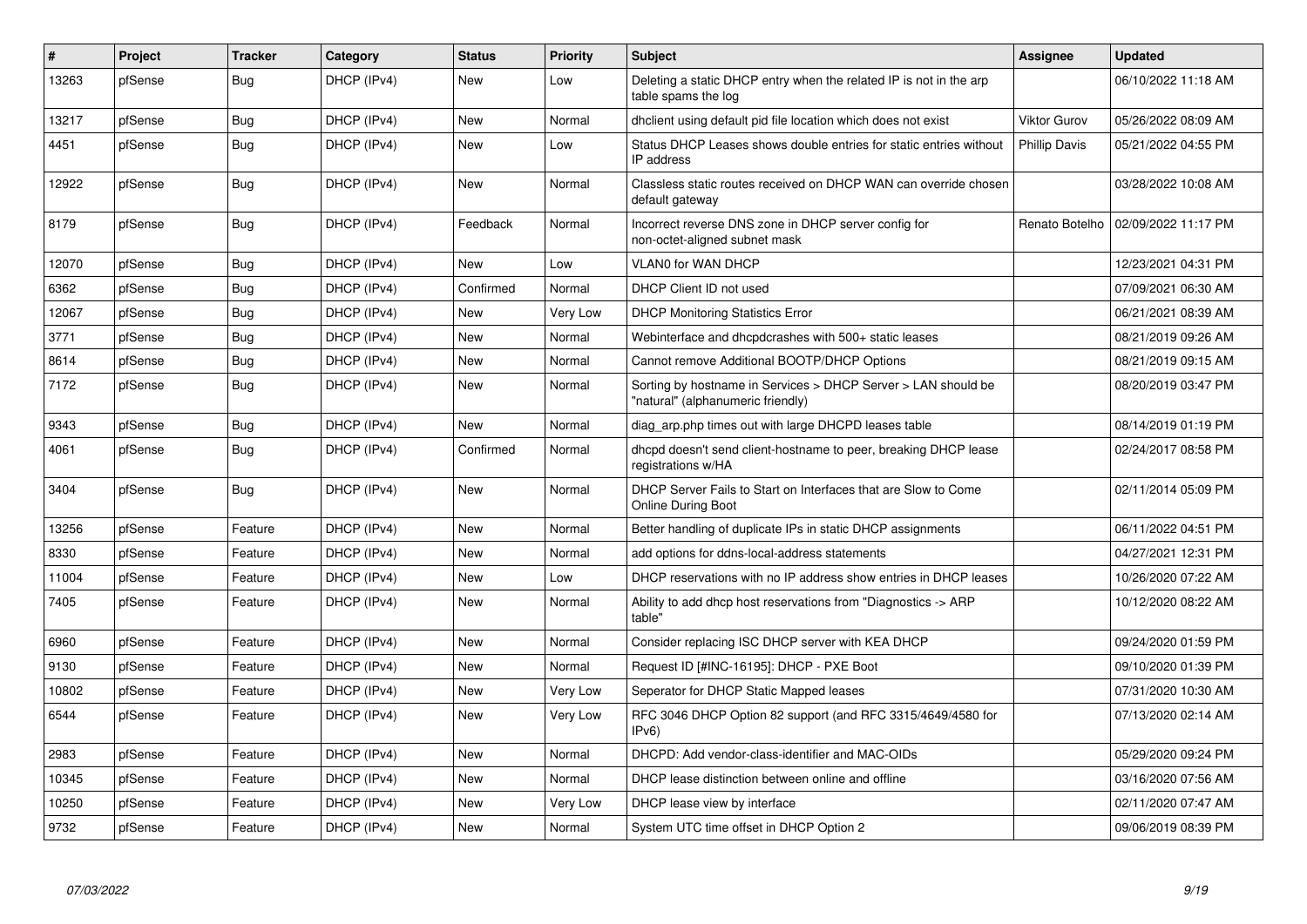| $\sharp$ | Project | <b>Tracker</b> | Category    | <b>Status</b>                 | <b>Priority</b> | <b>Subject</b>                                                                                                                     | <b>Assignee</b>    | <b>Updated</b>      |
|----------|---------|----------------|-------------|-------------------------------|-----------------|------------------------------------------------------------------------------------------------------------------------------------|--------------------|---------------------|
| 7441     | pfSense | Feature        | DHCP (IPv4) | New                           | Low             | Display start/end times for Static Mapping leases on DHCP<br>Leases/DHCPv6 Leases                                                  |                    | 08/21/2019 10:48 AM |
| 2323     | pfSense | Feature        | DHCP (IPv4) | New                           | Low             | GUI doesn't allow to configure DHCP server to serve IP addresses<br>belonging to subnets wich are not associated with an interface |                    | 08/19/2019 10:27 AM |
| 2774     | pfSense | Feature        | DHCP (IPv4) | <b>New</b>                    | Normal          | Extend DHCP Pools code to allow using different subnets                                                                            |                    | 08/19/2019 10:27 AM |
| 6615     | pfSense | Feature        | DHCP (IPv4) | <b>New</b>                    | Normal          | new DHCP server option                                                                                                             |                    | 08/13/2019 01:39 PM |
| 5080     | pfSense | Feature        | DHCP (IPv4) | New                           | Normal          | Settings tab under Services>DHCP Server                                                                                            |                    | 08/13/2019 12:53 PM |
| 8879     | pfSense | Feature        | DHCP (IPv4) | <b>New</b>                    | Very Low        | DHCP options ADD force options                                                                                                     |                    | 09/07/2018 09:14 AM |
| 4899     | pfSense | Feature        | DHCP (IPv4) | <b>New</b>                    | Normal          | Additional BOOTP/DHCP Options should allow a force option                                                                          |                    | 01/02/2018 02:24 PM |
| 3534     | pfSense | Feature        | DHCP (IPv4) | <b>New</b>                    | Normal          | DDNS using arbitrary zone primary                                                                                                  |                    | 07/08/2014 11:40 AM |
| 13250    | pfSense | Todo           | DHCP (IPv4) | <b>New</b>                    | Very Low        | Clean up DHCP Server option language                                                                                               | Jim Pingle         | 06/28/2022 12:01 PM |
| 13253    | pfSense | <b>Bug</b>     | DHCP (IPv6) | New                           | Normal          | dhcp6c" is not restarted when applying settings when multiple<br>WANs are configured for DHCP6                                     |                    | 06/28/2022 12:01 PM |
| 12947    | pfSense | Bug            | DHCP (IPv6) | <b>Pull Request</b><br>Review | Normal          | DHCP6 client does not take any action if the interface IPv6 address<br>changes during renewal                                      |                    | 06/28/2022 12:01 PM |
| 13237    | pfSense | Bug            | DHCP (IPv6) | <b>New</b>                    | Normal          | dhcp6c script cannot be executed safely                                                                                            |                    | 06/01/2022 11:20 AM |
| 9136     | pfSense | Bug            | DHCP (IPv6) | <b>New</b>                    | High            | IPv6 Tracking Interfaces Lose IPv6 Address in Certain Cases                                                                        |                    | 04/21/2022 12:39 PM |
| 7138     | pfSense | <b>Bug</b>     | DHCP (IPv6) | Assigned                      | Normal          | Pfsense wide dhcpv6 client doesn't recognise ifid statement                                                                        |                    | 04/21/2022 12:39 PM |
| 12823    | pfSense | Bug            | DHCP (IPv6) | <b>New</b>                    | Normal          | Multiple DHCP6 WAN connections PPPoE interface 'defached'<br>status                                                                |                    | 02/18/2022 05:39 AM |
| 6691     | pfSense | Bug            | DHCP (IPv6) | New                           | Normal          | dhcp6c quits after only two tries if no response was received                                                                      |                    | 12/07/2020 04:25 PM |
| 6051     | pfSense | <b>Bug</b>     | DHCP (IPv6) | New                           | Normal          | DHCPv6 Client Failure for additional WAN Address causes<br>2-seconds-service-restart-loop                                          |                    | 12/03/2020 01:08 AM |
| 10714    | pfSense | Bug            | DHCP (IPv6) | <b>New</b>                    | Normal          | radvd only gives out the prefix of the "first" IPv6 address of an<br>interface                                                     |                    | 10/06/2020 01:03 PM |
| 10822    | pfSense | <b>Bug</b>     | DHCP (IPv6) | <b>New</b>                    | Normal          | Deprecated IPv6 prefix won't be announced as deprecated to clients                                                                 |                    | 08/10/2020 09:23 AM |
| 6873     | pfSense | <b>Bug</b>     | DHCP (IPv6) | <b>New</b>                    | Low             | radvd - Too many addresses in RDNSS section when previously<br>using DHCPv6                                                        | Dominic<br>McKeown | 06/06/2018 10:45 AM |
| 7821     | pfSense | Bug            | DHCP (IPv6) | New                           | Normal          | GIF does not support broadcast                                                                                                     |                    | 08/29/2017 10:50 AM |
| 7734     | pfSense | <b>Bug</b>     | DHCP (IPv6) | New                           | Normal          | Using opton ia pd0 does not renew prefix and prefix get dropped                                                                    |                    | 07/31/2017 03:46 AM |
| 13248    | pfSense | Regression     | DHCP (IPv6) | New                           | Normal          | IPv6 Router Advertisements runs when config.xml does not contain<br>an entry for the interface                                     |                    | 06/05/2022 07:44 PM |
| 12581    | pfSense | Regression     | DHCP (IPv6) | <b>New</b>                    | Normal          | CARP IPv6 assigned address does not get advertised to endpoints<br>with RADV                                                       |                    | 12/16/2021 02:34 PM |
| 13296    | pfSense | Feature        | DHCP (IPv6) | <b>New</b>                    | Normal          | Add support for DHCP6 OPTION_PD_EXCLUDE (RFC 6603)                                                                                 |                    | 06/24/2022 10:10 PM |
| 9536     | pfSense | Feature        | DHCP (IPv6) | <b>New</b>                    | Normal          | Support dynamic prefix in DHCPv6 Server                                                                                            |                    | 05/25/2022 04:27 AM |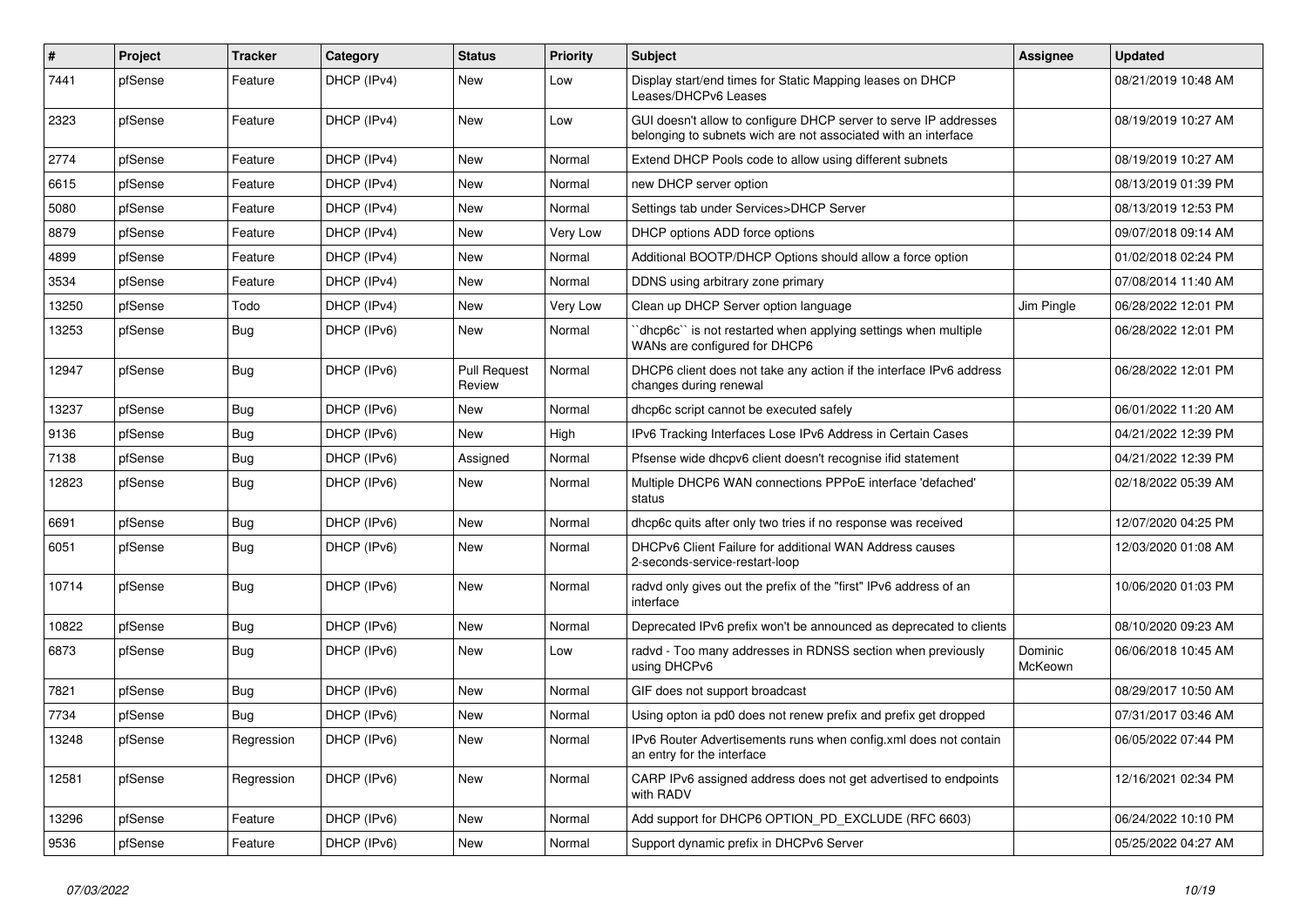| #     | Project      | <b>Tracker</b> | Category             | <b>Status</b>                 | <b>Priority</b> | Subject                                                                      | Assignee   | <b>Updated</b>      |
|-------|--------------|----------------|----------------------|-------------------------------|-----------------|------------------------------------------------------------------------------|------------|---------------------|
| 6283  | pfSense      | Feature        | DHCP (IPv6)          | New                           | Normal          | Register DHCPv6 leases with DNS resolver                                     |            | 08/21/2019 10:48 AM |
| 9575  | pfSense      | Feature        | DHCP (IPv6)          | New                           | Very Low        | RFC 7078 - Distributing Address Selection Policy Using DHCPv6                |            | 08/14/2019 02:39 PM |
| 3185  | pfSense      | Feature        | DHCP (IPv6)          | New                           | Normal          | Accommodate a DHCPv6 failover-like mechanism                                 |            | 11/24/2017 10:44 AM |
| 5950  | pfSense      | Feature        | DHCP (IPv6)          | New                           | Normal          | DHCPv6 Server support for PD of PD-obtained networks                         |            | 03/04/2016 03:04 AM |
| 12508 | pfSense      | Bug            | <b>DHCP Relay</b>    | New                           | Normal          | DHCP Relay over VPN                                                          |            | 11/06/2021 11:25 AM |
| 11149 | pfSense      | Bug            | <b>DHCP Relay</b>    | New                           | Normal          | DHCP relay won't start with DHCP server behind gateway                       |            | 03/22/2021 05:13 AM |
| 10715 | pfSense      | Bug            | <b>DHCP Relay</b>    | New                           | Normal          | DHCPv6 relay always uses the "first" IPv6 address of an interface            |            | 06/29/2020 05:01 AM |
| 4680  | pfSense      | Bug            | <b>DHCP Relay</b>    | New                           | Normal          | DHCP relay does not work with DHCP server on other end of<br>OpenVPN tunnel  |            | 05/05/2015 06:55 PM |
| 12120 | pfSense      | Feature        | <b>DHCP Relay</b>    | <b>New</b>                    | Normal          | Permit several sets of destination DHCP servers in DHCP relay                |            | 07/11/2021 05:41 PM |
| 10904 | pfSense      | Feature        | <b>DHCP Relay</b>    | <b>Pull Request</b><br>Review | Normal          | Support vti interfaces in dhcrelay                                           | Luiz Souza | 10/12/2020 07:35 AM |
| 9680  | pfSense      | Feature        | <b>DHCP Relay</b>    | New                           | Normal          | Seperate DHCP Server and relay per interface                                 |            | 02/27/2020 10:47 AM |
| 12757 | pfSense      | Bug            | <b>Diagnostics</b>   | <b>Pull Request</b><br>Review | Very Low        | Clean up /etc/inc/filter.inc use of pfctl -F                                 |            | 06/28/2022 12:01 PM |
| 3796  | pfSense      | <b>Bug</b>     | <b>Diagnostics</b>   | Confirmed                     | Normal          | States summary fails and is very slow with large state tables                |            | 12/11/2021 08:03 PM |
| 7848  | pfSense      | Bug            | Diagnostics          | New                           | Low             | NDP Table Sort by Expiration Error                                           |            | 08/26/2019 02:56 PM |
| 7590  | pfSense      | Bug            | <b>Diagnostics</b>   | New                           | Normal          | diag_edit do not save when nothing to sae (in directory browse view)         |            | 05/20/2017 05:04 PM |
| 7589  | pfSense      | <b>Bug</b>     | Diagnostics          | New                           | Normal          | diag edit.php old print info box                                             |            | 05/20/2017 05:02 PM |
| 13322 | pfSense      | Feature        | Diagnostics          | New                           | Low             | Define Packet Capture Protocol                                               |            | 06/30/2022 06:45 AM |
| 12343 | pfSense      | Feature        | Diagnostics          | New                           | Low             | Real time traffic monitoring                                                 |            | 09/06/2021 01:26 PM |
| 11856 | pfSense      | Feature        | Diagnostics          | New                           | Normal          | Replace/add Alias or DNS names for known LAN addresses in the<br>State table |            | 04/27/2021 08:01 AM |
| 9718  | pfSense      | Feature        | Diagnostics          | New                           | Low             | Make diag_states_summary table sortable                                      |            | 10/06/2020 09:12 AM |
| 1656  | pfSense      | Feature        | Diagnostics          | New                           | Normal          | Teach pfctl to kill states by port number                                    |            | 08/21/2019 09:55 AM |
| 7442  | pfSense      | Feature        | Diagnostics          | New                           | Low             | Suggestions for Diagnostics / ARP Table and Diagnostics / NDP<br>Table       |            | 08/21/2019 09:27 AM |
| 7459  | pfSense      | Feature        | Diagnostics          | New                           | Low             | "Refresh" button for Diagnostics/Tables display                              |            | 08/21/2019 09:27 AM |
| 6804  | pfSense      | Feature        | Diagnostics          | New                           | Very Low        | Add row counter into Diagnostics -> Edit File                                |            | 08/20/2019 03:44 PM |
| 5556  | pfSense      | Feature        | Diagnostics          | New                           | Normal          | No error when downloading non-existing file on Diagnostics/Execute           |            | 08/20/2019 03:43 PM |
| 4456  | pfSense      | Feature        | Diagnostics          | New                           | Normal          | Packet capture additional filtering options                                  |            | 08/20/2019 03:30 PM |
| 4914  | pfSense      | Feature        | Diagnostics          | New                           | Low             | Packet Capture Settings                                                      |            | 08/20/2019 08:51 AM |
| 12791 | pfSense Docs | New Content    | Diagnostics          | New                           | Normal          | Diagnostic Information for Support (pfSense)                                 |            | 02/13/2022 08:49 PM |
| 12883 | pfSense Docs | Todo           | <b>DNS</b>           | New                           | Normal          | Feedback on Services - DNS Resolver - Host Overrides                         |            | 02/28/2022 07:54 PM |
| 7329  | pfSense      | <b>Bug</b>     | <b>DNS Forwarder</b> | New                           | Low             | DHCP Not Updating DNS                                                        |            | 01/21/2022 09:16 PM |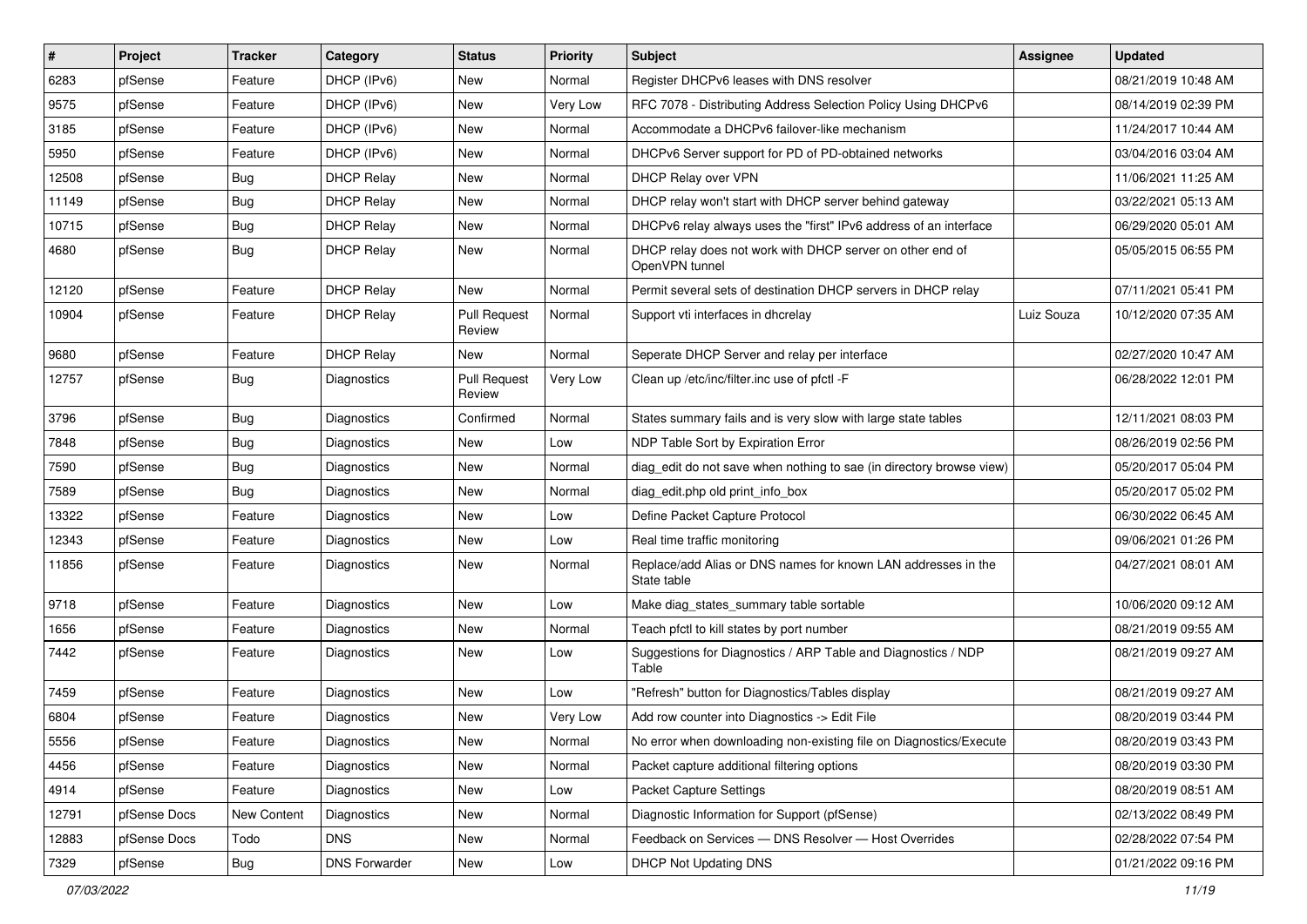| $\sharp$ | Project | <b>Tracker</b> | Category             | <b>Status</b> | <b>Priority</b> | Subject                                                                                                                       | <b>Assignee</b> | <b>Updated</b>      |
|----------|---------|----------------|----------------------|---------------|-----------------|-------------------------------------------------------------------------------------------------------------------------------|-----------------|---------------------|
| 12139    | pfSense | Feature        | <b>DNS Forwarder</b> | <b>New</b>    | Normal          | Add support in for specifying a DNSMASQ configuration file                                                                    |                 | 07/16/2021 09:45 PM |
| 2410     | pfSense | Feature        | <b>DNS Forwarder</b> | <b>New</b>    | Normal          | Support name based aliasing via CNAMEs or some other<br>mechanism.                                                            |                 | 12/11/2012 09:56 PM |
| 13254    | pfSense | Bug            | <b>DNS Resolver</b>  | New           | Normal          | DNS resolver does not update "unbound.conf" file during link down<br>events                                                   |                 | 06/28/2022 12:01 PM |
| 12612    | pfSense | <b>Bug</b>     | <b>DNS Resolver</b>  | <b>New</b>    | Normal          | DNS Resolver is restarted during every "rc.newwanip" event                                                                    |                 | 06/28/2022 12:01 PM |
| 5413     | pfSense | Bug            | <b>DNS Resolver</b>  | Confirmed     | High            | Incorrect Handling of Unbound Resolver [service restarts, cache<br>loss, DNS service interruption]                            |                 | 06/19/2022 11:11 PM |
| 1819     | pfSense | <b>Bug</b>     | <b>DNS Resolver</b>  | New           | Normal          | DNS Resolver Not Registering DHCP Server Specified Domain<br>Name                                                             | Luiz Souza      | 04/28/2022 01:53 PM |
| 7152     | pfSense | Bug            | <b>DNS Resolver</b>  | New           | Normal          | Unbound / DNS Resolver issue if "Register DHCP static mappings in<br>the DNS Resolver" set before wildcard DNS custom options |                 | 12/18/2021 04:59 PM |
| 7096     | pfSense | Bug            | <b>DNS Resolver</b>  | Feedback      | Normal          | Unbound fails to start on boot if specific network devices are<br>configured in the "Network Interfaces"                      |                 | 11/22/2021 08:59 AM |
| 10624    | pfSense | <b>Bug</b>     | <b>DNS Resolver</b>  | <b>New</b>    | Normal          | Unbound configuration memory leak with python module + register<br><b>DHCP</b> leases active                                  |                 | 02/26/2021 10:27 AM |
| 9654     | pfSense | Bug            | <b>DNS Resolver</b>  | <b>New</b>    | Normal          | After reboot, the DNS resolver must be restarted before it will<br>advertise the ipv6 DNS address of the router.              |                 | 11/20/2020 03:12 AM |
| 10342    | pfSense | <b>Bug</b>     | <b>DNS Resolver</b>  | New           | Normal          | Unbound domain overrides stop resolving periodically. They only<br>resume after the service has been restarted.               |                 | 03/13/2020 10:35 AM |
| 10143    | pfSense | Bug            | <b>DNS Resolver</b>  | <b>New</b>    | Normal          | System hostname DNS entry is assigned to the wrong IP on<br>multi-wan setups                                                  |                 | 12/31/2019 02:33 PM |
| 6430     | pfSense | <b>Bug</b>     | <b>DNS Resolver</b>  | Confirmed     | Low             | pfsense should sanity-check hostnames when copying from<br>dhcpd.leases to /etc/hosts                                         |                 | 08/13/2019 01:23 PM |
| 9037     | pfSense | Bug            | <b>DNS Resolver</b>  | <b>New</b>    | Normal          | Unbound not logging to syslog after reboot                                                                                    |                 | 10/12/2018 05:09 AM |
| 12551    | pfSense | Feature        | <b>DNS Resolver</b>  | <b>New</b>    | Low             | Add ability to set DNS resolver search domain list                                                                            |                 | 12/01/2021 11:18 AM |
| 11921    | pfSense | Feature        | <b>DNS Resolver</b>  | New           | Very Low        | Feature Request: Compile unbound with EDNS Client Subnet (ECS)<br>module (--enable-subnet)                                    |                 | 05/14/2021 07:29 AM |
| 6103     | pfSense | Feature        | <b>DNS Resolver</b>  | New           | Normal          | DNS Resolver Outgoing Interfaces should be able to use Gateway<br>Groups                                                      |                 | 10/21/2019 08:02 AM |
| 9436     | pfSense | Feature        | <b>DNS Resolver</b>  | <b>New</b>    | Normal          | Unbound: enable dnstap support                                                                                                |                 | 03/27/2019 07:54 PM |
| 7495     | pfSense | Feature        | <b>DNS Resolver</b>  | New           | Low             | Ability to set TTL for local for Unbound host overrides and dhcp<br>leases                                                    |                 | 03/06/2018 09:46 AM |
| 8236     | pfSense | Feature        | <b>DNS Resolver</b>  | <b>New</b>    | Normal          | Ability to configure "forward-first" and "forward-host" options for more<br>robust domain overrides in DNS Resolver           |                 | 12/26/2017 01:26 AM |
| 7852     | pfSense | Feature        | <b>DNS Resolver</b>  | New           | Normal          | Add views support to Unbound GUI                                                                                              |                 | 09/11/2017 12:26 PM |
| 4798     | pfSense | Feature        | <b>DNS Resolver</b>  | New           | Normal          | Make host and domain overrides available to both DNS Resolver<br>and DNS Forwarder                                            |                 | 06/29/2015 02:14 AM |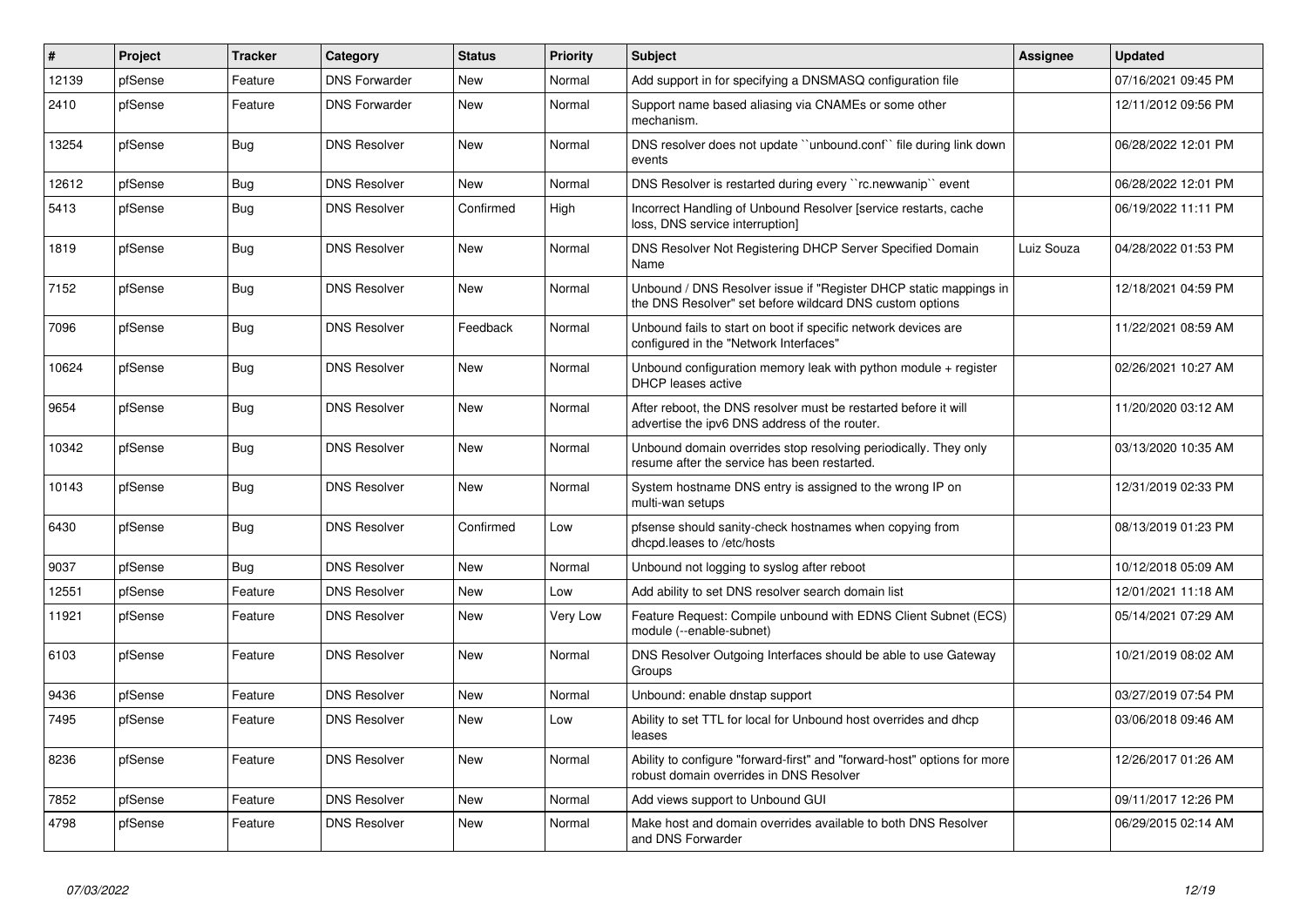| #     | Project                | Tracker    | Category           | <b>Status</b>                 | <b>Priority</b> | <b>Subject</b>                                                                                          | Assignee                       | <b>Updated</b>      |
|-------|------------------------|------------|--------------------|-------------------------------|-----------------|---------------------------------------------------------------------------------------------------------|--------------------------------|---------------------|
| 13303 | pfSense                | <b>Bug</b> | Dynamic DNS        | <b>Pull Request</b><br>Review | Normal          | DynDNS - DNSExit no longer working                                                                      | Koen Zomers                    | 06/28/2022 12:01 PM |
| 13298 | pfSense                | <b>Bug</b> | Dynamic DNS        | <b>Pull Request</b><br>Review | Normal          | Dynv6 does not check response code when updating                                                        | <b>Tiago Beling</b><br>d'Avila | 06/28/2022 12:01 PM |
| 13167 | pfSense                | <b>Bug</b> | Dynamic DNS        | New                           | Normal          | phpDynDNS: DigitalOcean ddns update fails (bad request, invalid<br>character '-' in request id)         |                                | 06/16/2022 09:30 PM |
| 12877 | pfSense                | <b>Bug</b> | Dynamic DNS        | Feedback                      | Normal          | Cloudflare DynDNS fails to update more than two addresses                                               |                                | 05/29/2022 06:56 PM |
| 11177 | pfSense                | <b>Bug</b> | Dynamic DNS        | New                           | Normal          | DDNSv6 not using Check IP Services                                                                      |                                | 12/21/2020 05:02 AM |
| 11147 | pfSense                | Bug        | <b>Dynamic DNS</b> | New                           | Normal          | Domeneshop DynDNS IPv4 and IPv6                                                                         |                                | 12/09/2020 11:47 PM |
| 8432  | pfSense                | <b>Bug</b> | Dynamic DNS        | New                           | Normal          | Dynamic DNS Client gives an error that it can't find IPv6 address<br>when WAN interface is a LAGG       |                                | 09/17/2020 05:23 AM |
| 10000 | pfSense                | Bug        | Dynamic DNS        | New                           | Normal          | Azure Dynamic DNS A and AAAA Records for Apex Zone                                                      |                                | 03/31/2020 09:03 AM |
| 9805  | pfSense                | <b>Bug</b> | Dynamic DNS        | New                           | Normal          | dynDNS cloudflare multiple entries                                                                      |                                | 10/02/2019 04:51 PM |
| 8500  | pfSense                | <b>Bug</b> | Dynamic DNS        | New                           | Low             | Incorrect categorization of status/info messages from phpDynDNS                                         |                                | 08/16/2019 12:50 PM |
| 9664  | pfSense                | Bug        | Dynamic DNS        | New                           | Normal          | DynDNS and Dual-wan problem with CloudFlare (works with No-Ip)                                          |                                | 08/03/2019 10:00 AM |
| 9504  | pfSense                | <b>Bug</b> | Dynamic DNS        | New                           | Normal          | Multiple Dynamic DNS update notifications for the same interface,<br>not differentiated by the hostname |                                | 05/07/2019 07:46 AM |
| 8406  | pfSense                | <b>Bug</b> | <b>Dynamic DNS</b> | New                           | Normal          | DDNS IPV6 Cloudflare Client does not detect PPOE address                                                |                                | 03/31/2018 11:56 AM |
| 12848 | pfSense                | Feature    | Dynamic DNS        | New                           | Normal          | Evaluation of the DynDNS "Result Match" string                                                          |                                | 02/22/2022 02:01 AM |
| 12602 | pfSense                | Feature    | Dynamic DNS        | New                           | Normal          | DHCPv6 should allow DDNS Client updates for hosts                                                       |                                | 12/15/2021 11:00 AM |
| 12495 | pfSense                | Feature    | Dynamic DNS        | <b>Pull Request</b><br>Review | Normal          | DynDNS: add deSEC IPv4&v6 simultaneos update                                                            | <b>Lukas Wiest</b>             | 11/01/2021 08:53 AM |
| 12494 | pfSense                | Feature    | Dynamic DNS        | <b>Pull Request</b><br>Review | Normal          | DynDNS: make simultaneous update of IP and LegacyIP possible                                            | <b>Lukas Wiest</b>             | 11/01/2021 08:52 AM |
| 10962 | pfSense                | Feature    | Dynamic DNS        | New                           | Normal          | Add Cpanel support for Dynamic DNS Clients                                                              |                                | 12/28/2020 01:56 PM |
| 11084 | pfSense                | Feature    | Dynamic DNS        | New                           | Normal          | Dynamic DNS include option to specify virtual IP addresses                                              |                                | 11/19/2020 01:26 PM |
| 7418  | pfSense                | Feature    | Dynamic DNS        | New                           | Normal          | Dynamic dns should be sorted interface name                                                             |                                | 08/21/2019 08:58 AM |
| 9063  | pfSense                | Feature    | Dynamic DNS        | New                           | Normal          | Allow dynamic DNS client entry to specify which Check IP service to<br>use                              |                                | 10/24/2018 11:53 AM |
| 7718  | pfSense                | Feature    | Dynamic DNS        | New                           | Very Low        | Hostname for Custom DynDNS Updater.                                                                     |                                | 07/24/2017 10:05 AM |
| 7292  | pfSense                | Feature    | Dynamic DNS        | New                           | Normal          | DynamicDNS configuration does not sync to HA secondary                                                  |                                | 02/21/2017 04:56 PM |
| 12063 | pfSense Docs           | Todo       | Dynamic DNS        | New                           | Normal          | Feedback on Services - Dynamic DNS - Configuring RFC 2136<br>Dynamic DNS updates                        |                                | 06/18/2021 06:24 PM |
| 10426 | pfSense Packages   Bug |            | Filer              | Feedback                      | Normal          | Filer must validate that File name is uniq                                                              |                                | 04/20/2022 11:02 AM |
| 11180 | pfSense Packages   Bug |            | Filer              | Feedback                      | Normal          | Filer run action for files on sync that wan't been modified                                             | Viktor Gurov                   | 01/08/2021 07:27 AM |
| 11235 | pfSense Packages   Bug |            | Filer              | New                           | Normal          | Filer run script when "state" unchanged                                                                 |                                | 01/08/2021 07:24 AM |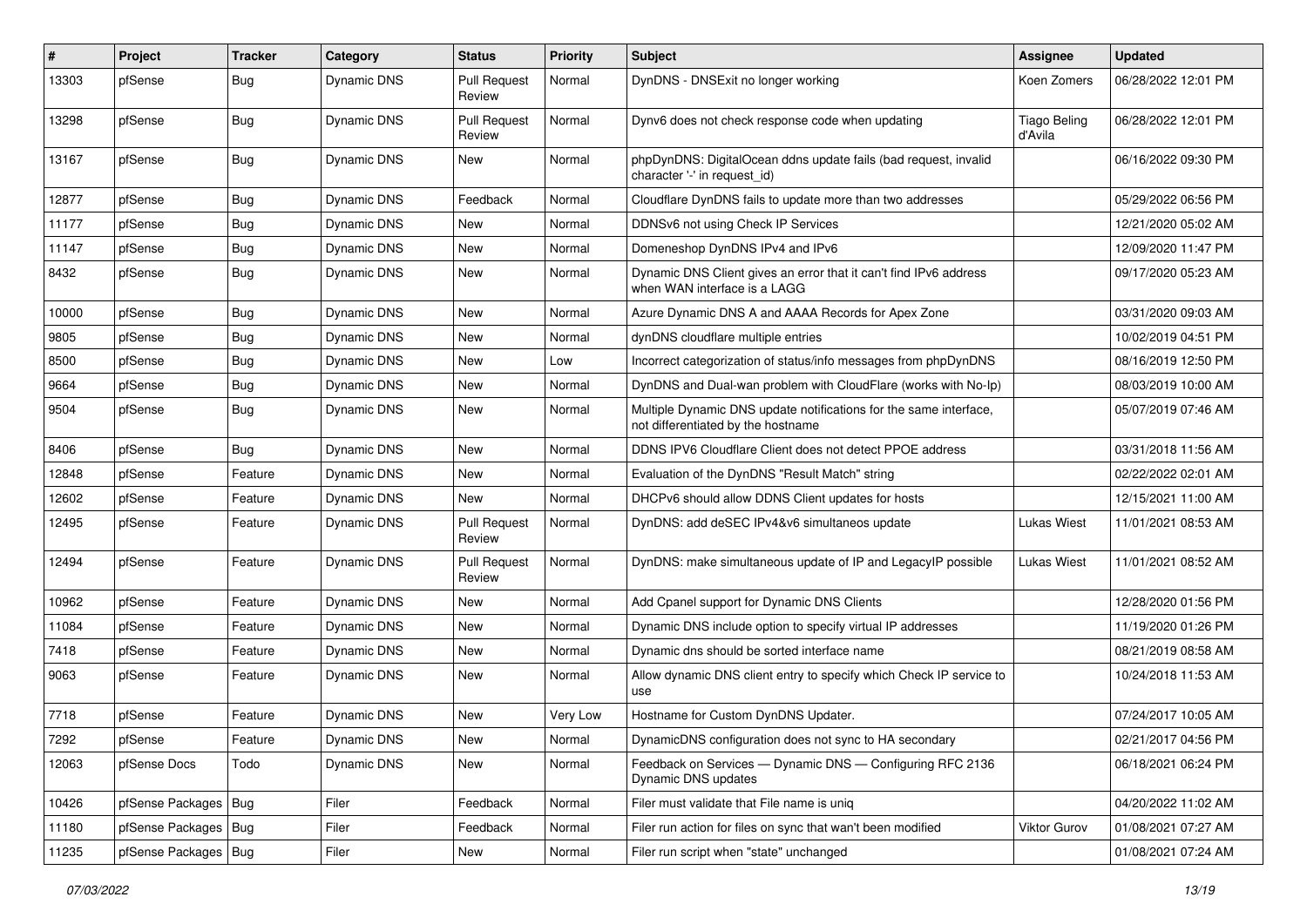| $\pmb{\#}$ | <b>Project</b>         | <b>Tracker</b> | Category              | <b>Status</b>                 | Priority | <b>Subject</b>                                                                                                                                                           | <b>Assignee</b>     | <b>Updated</b>      |
|------------|------------------------|----------------|-----------------------|-------------------------------|----------|--------------------------------------------------------------------------------------------------------------------------------------------------------------------------|---------------------|---------------------|
| 11178      | pfSense Packages       | Feature        | Filer                 | <b>New</b>                    | Normal   | Filer do not ask what to do with previous filename                                                                                                                       |                     | 12/31/2020 02:45 AM |
| 13067      | pfSense                | Bug            | <b>FilterDNS</b>      | <b>New</b>                    | Normal   | filterdns resolve interval is twice the intended value                                                                                                                   |                     | 04/17/2022 07:45 PM |
| 12770      | pfSense Docs           | Todo           | <b>Firewall Rules</b> | <b>Pull Request</b><br>Review | Normal   | Feedback on Firewall — Configuring firewall rules                                                                                                                        |                     | 06/27/2022 07:42 AM |
| 13020      | pfSense Docs           | Todo           | <b>Firewall Rules</b> | New                           | Normal   | easyrule command documentation should document permissible<br>wildcards                                                                                                  | Jim Pingle          | 04/04/2022 08:01 AM |
| 12268      | pfSense Docs           | Todo           | <b>Firewall Rules</b> | New                           | Normal   | Feedback on Firewall - Aliases                                                                                                                                           |                     | 08/17/2021 12:55 AM |
| 12535      | pfSense Docs           | Correction     | <b>Firewall Rules</b> | <b>New</b>                    | Normal   | Negate Rules function does not match the description                                                                                                                     |                     | 07/01/2022 07:20 AM |
| 9685       | pfSense Docs           | Correction     | <b>Firewall Rules</b> | New                           | Normal   | Feedback on Firewall - Floating Rules                                                                                                                                    | Jim Pingle          | 09/23/2020 02:57 PM |
| 12740      | pfSense                | <b>Bug</b>     | FreeBSD               | Incomplete                    | Normal   | panic: esp input cb: Unexpected address family                                                                                                                           |                     | 01/27/2022 01:19 PM |
| 11352      | pfSense                | <b>Bug</b>     | FreeBSD               | New                           | Low      | CTF types > 2^15 in the pfSense kernel config results in DTrace<br>failing                                                                                               | Scott Long          | 03/17/2021 02:52 AM |
| 11184      | pfSense                | Bug            | FreeBSD               | New                           | Normal   | PF: State policy cannot be configurable                                                                                                                                  |                     | 02/09/2021 02:43 AM |
| 12982      | pfSense Packages       | <b>Bug</b>     | FreeRADIUS            | New                           | Normal   | FreeRadius RadReply table entries missing from pf                                                                                                                        |                     | 06/19/2022 05:38 PM |
| 8264       | pfSense Packages   Bug |                | FreeRADIUS            | <b>New</b>                    | Normal   | Radiusd restart on WAN change results in freeradius not running<br>(and possible solution)                                                                               |                     | 04/21/2022 12:39 PM |
| 12742      | pfSense Packages   Bug |                | FreeRADIUS            | Feedback                      | Normal   | freeRADIUS virtual-server-default: modules dailycounter,<br>monthlycounter, noreset counter, expire on login in authorize<br>section prevent virtual server from loading |                     | 03/01/2022 12:45 PM |
| 8516       | pfSense Packages       | Bug            | FreeRADIUS            | <b>New</b>                    | Normal   | FreeRADIUS requires settings re-saved after pfSense upgrade                                                                                                              | Jim Pingle          | 12/31/2021 05:58 PM |
| 11054      | pfSense Packages       | Bug            | FreeRADIUS            | Assigned                      | Normal   | Check Client Certificate CN not working as described                                                                                                                     | <b>Viktor Gurov</b> | 12/14/2021 07:22 AM |
| 12126      | pfSense Packages       | Bug            | FreeRADIUS            | New                           | Normal   | freeradius3 0.15.7 31                                                                                                                                                    |                     | 10/11/2021 08:21 AM |
| 12286      | pfSense Packages       | Bug            | FreeRADIUS            | <b>New</b>                    | Normal   | Add support for ntlm auth in LDAP                                                                                                                                        |                     | 08/20/2021 08:27 AM |
| 11980      | pfSense Packages       | Bug            | FreeRADIUS            | Feedback                      | Normal   | EAP does not work with SQL backend                                                                                                                                       |                     | 07/21/2021 07:24 AM |
| 11746      | pfSense Packages       | Bug            | FreeRADIUS            | Feedback                      | Normal   | Second LDAP server configuration misses the ipaNThash control<br>attribute                                                                                               | <b>Viktor Gurov</b> | 07/14/2021 01:44 PM |
| 11802      | pfSense Packages       | Bug            | FreeRADIUS            | <b>New</b>                    | Normal   | FreeRADIUS sync                                                                                                                                                          |                     | 05/10/2021 04:18 AM |
| 11388      | pfSense Packages       | Bug            | FreeRADIUS            | Feedback                      | Normal   | Captive Portal authentication error with MySQL backend                                                                                                                   | <b>Viktor Gurov</b> | 02/10/2021 08:54 AM |
| 11331      | pfSense Packages       | Bug            | FreeRADIUS            | Feedback                      | Normal   | FreeRADIUS latest package upgrade broke Plain Mac<br>Authentication                                                                                                      | <b>Viktor Gurov</b> | 01/30/2021 10:08 AM |
| 10695      | pfSense Packages       | Bug            | FreeRADIUS            | <b>New</b>                    | Normal   | FreeRadius Accounting skipping MBs after reboot due to power<br>down                                                                                                     |                     | 06/24/2020 04:49 AM |
| 8251       | pfSense Packages   Bug |                | FreeRADIUS            | Feedback                      | Normal   | Captiveportal + FreeRadius "Last activity" resets to Session start                                                                                                       |                     | 08/13/2019 11:10 AM |
| 8513       | pfSense Packages       | l Bug          | FreeRADIUS            | <b>New</b>                    | High     | Freeradius 3.x Idap problem                                                                                                                                              |                     | 02/18/2019 05:22 PM |
| 8589       | pfSense Packages   Bug |                | FreeRADIUS            | <b>New</b>                    | Normal   | FreeRadius 0.15.5 2 ignoring tunnelled-reply=no                                                                                                                          |                     | 02/18/2019 03:40 PM |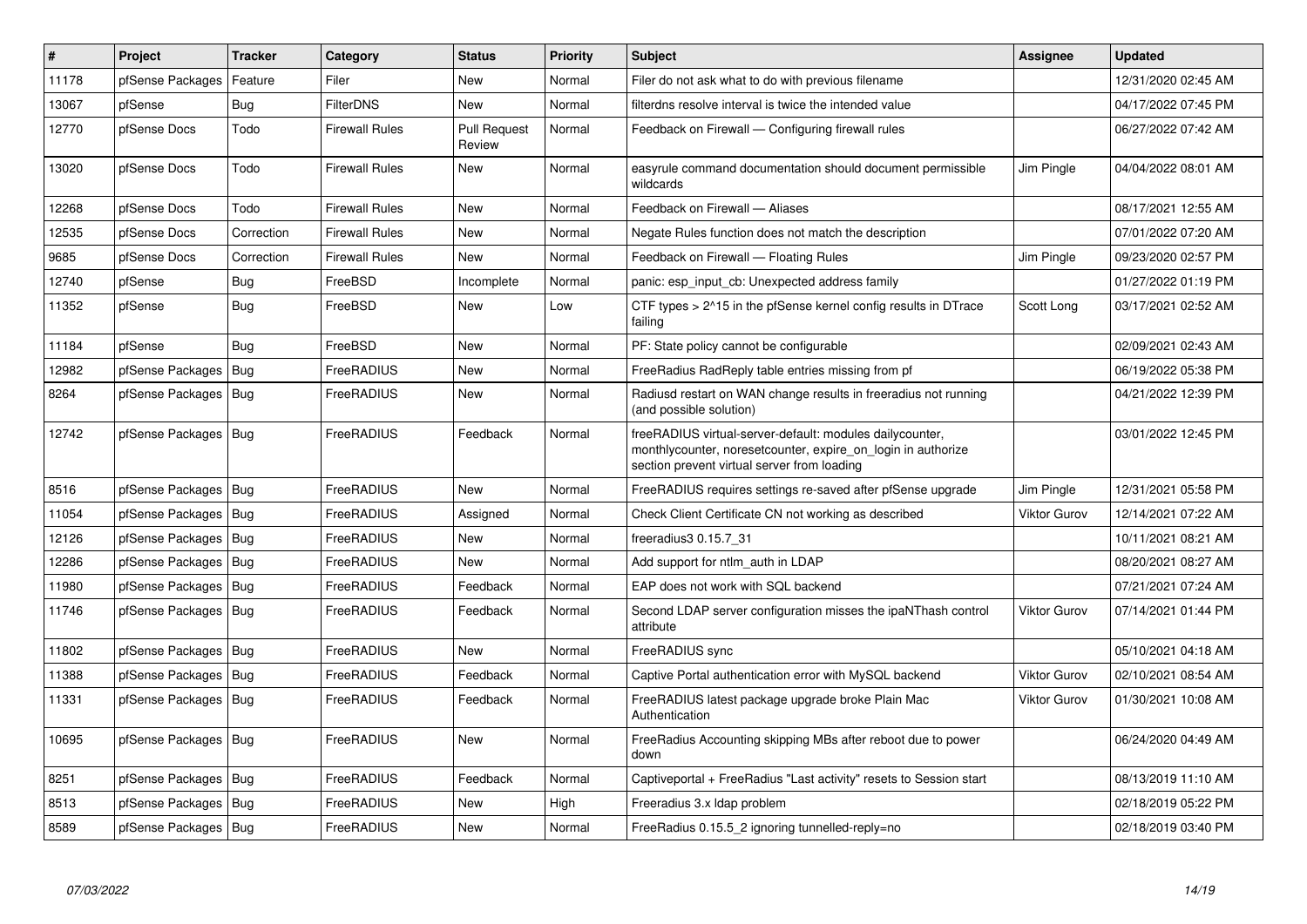| $\pmb{\#}$ | Project                    | <b>Tracker</b> | Category   | <b>Status</b>                 | <b>Priority</b> | <b>Subject</b>                                                      | Assignee            | <b>Updated</b>      |
|------------|----------------------------|----------------|------------|-------------------------------|-----------------|---------------------------------------------------------------------|---------------------|---------------------|
| 7403       | pfSense Packages           | <b>Bug</b>     | FreeRADIUS | New                           | Normal          | Captive Portal + freeradius2 + MySQL problems with German<br>Umlaut |                     | 03/17/2017 09:12 AM |
| 11534      | pfSense Packages           | Regression     | FreeRADIUS | New                           | High            | FreeRADIUS EAP anonymous connection forbidden out-of-tunnel         |                     | 07/14/2021 02:32 AM |
| 13284      | pfSense Packages           | Feature        | FreeRADIUS | <b>New</b>                    | Normal          | Option to define "Issuer" in OPT configuration.                     | Jakob<br>Nordgarden | 06/19/2022 12:10 PM |
| 10871      | pfSense Packages   Feature |                | FreeRADIUS | Feedback                      | Normal          | Extra time period counters for SQL backend                          | <b>Viktor Gurov</b> | 04/22/2022 02:19 AM |
| 10908      | pfSense Packages           | Feature        | FreeRADIUS | Feedback                      | Normal          | FreeRADIUS server certificate not using full CA chain               | <b>Viktor Gurov</b> | 04/22/2022 02:19 AM |
| 10297      | pfSense Packages           | Feature        | FreeRADIUS | Assigned                      | Normal          | IPv6 user attributes                                                |                     | 04/21/2022 12:39 PM |
| 11138      | pfSense Packages           | Feature        | FreeRADIUS | New                           | Normal          | new WebGUI checkboxes needed                                        |                     | 12/07/2020 08:28 AM |
| 11026      | pfSense Packages           | Feature        | FreeRADIUS | <b>New</b>                    | Low             | Feedback on Packages - FreeRADIUS package                           |                     | 11/02/2020 07:21 AM |
| 10377      | pfSense Packages   Feature |                | FreeRADIUS | New                           | Very Low        | Allow usage of TOTP (Google-Authenticator) without PIN              |                     | 03/30/2020 11:43 AM |
| 9704       | pfSense Packages   Feature |                | FreeRADIUS | New                           | Normal          | Enable filter_username                                              |                     | 08/27/2019 12:07 PM |
| 8031       | pfSense Packages   Feature |                | FreeRADIUS | New                           | Normal          | FreeRADIUS copy entry function                                      |                     | 08/16/2019 01:01 PM |
| 8769       | pfSense Packages   Feature |                | FreeRADIUS | New                           | Normal          | Allow FreeRADIUS users to change their own Passwords and Pins       |                     | 10/11/2018 11:34 AM |
| 8836       | pfSense Packages           | Feature        | FreeRADIUS | New                           | Normal          | Define Idap group vlan assignment in users file                     |                     | 08/26/2018 07:53 AM |
| 8224       | pfSense Packages           | Feature        | FreeRADIUS | New                           | Normal          | Add "OU" field to FreeRADIUS page                                   |                     | 02/21/2018 12:53 AM |
| 8161       | pfSense Packages           | Feature        | FreeRADIUS | New                           | Very Low        | Add virtual server support to FreeRadius                            |                     | 12/05/2017 01:57 PM |
| 7608       | pfSense Packages           | Feature        | FreeRADIUS | New                           | Very Low        | Captive Portal amount of traffic Account + Free Radius+Mysql        |                     | 05/28/2017 09:08 AM |
| 4506       | pfSense Packages   Feature |                | FreeRADIUS | New                           | Normal          | FreeRADIUS groups/hunt groups                                       |                     | 03/10/2015 08:51 PM |
| 11693      | pfSense Packages   Bug     |                | <b>FRR</b> | Feedback                      | Normal          | IPv6 static routing fails                                           | <b>Viktor Gurov</b> | 04/26/2022 08:50 AM |
| 12951      | pfSense Packages   Bug     |                | <b>FRR</b> | Feedback                      | Normal          | FRR cannot remove IPv6 routes                                       |                     | 03/22/2022 09:24 PM |
| 12965      | pfSense Packages   Bug     |                | <b>FRR</b> | <b>Pull Request</b><br>Review | Normal          | FRR BFD peer configuration is handled incorrectly in some cases     | <b>Viktor Gurov</b> | 03/22/2022 08:04 AM |
| 11836      | pfSense Packages   Bug     |                | <b>FRR</b> | Assigned                      | Normal          | FRR ACCEPTFILTER unstable                                           | <b>Viktor Gurov</b> | 02/14/2022 07:20 AM |
| 12751      | pfSense Packages   Bug     |                | <b>FRR</b> | New                           | Normal          | Improve FRR route restoration after gateway events                  |                     | 02/06/2022 11:07 PM |
| 11961      | pfSense Packages   Bug     |                | <b>FRR</b> | Feedback                      | Normal          | FRR OSPF add unwanted area 0 authentication to router ospf          | <b>Viktor Gurov</b> | 09/16/2021 10:25 PM |
| 12167      | pfSense Packages   Bug     |                | <b>FRR</b> | Feedback                      | Normal          | BGP TCP setkey not set if neighbor is in peer group                 | <b>Viktor Gurov</b> | 09/16/2021 09:38 AM |
| 11847      | pfSense Packages   Bug     |                | <b>FRR</b> | Feedback                      | Normal          | Filters not applied to PEER Groups                                  | <b>Viktor Gurov</b> | 07/30/2021 07:45 PM |
| 11681      | pfSense Packages   Bug     |                | <b>FRR</b> | Feedback                      | Normal          | FRR generates invalid BFD configuration after removing interfaces   | <b>Viktor Gurov</b> | 07/14/2021 04:40 PM |
| 12084      | pfSense Packages   Bug     |                | <b>FRR</b> | New                           | Normal          | libfrr.so.0 error on SG-1100                                        |                     | 06/26/2021 08:22 AM |
| 11936      | pfSense Packages   Bug     |                | <b>FRR</b> | Incomplete                    | High            | FRR does not connect BGP when using password                        |                     | 05/19/2021 08:12 AM |
| 11841      | pfSense Packages   Bug     |                | FRR        | New                           | Normal          | FRR access lists default bahavior changed to permit by default      |                     | 04/22/2021 09:52 AM |
| 11835      | pfSense Packages   Bug     |                | <b>FRR</b> | New                           | Normal          | FRR OSPF redistributed connected routes disappearing                |                     | 04/22/2021 07:11 AM |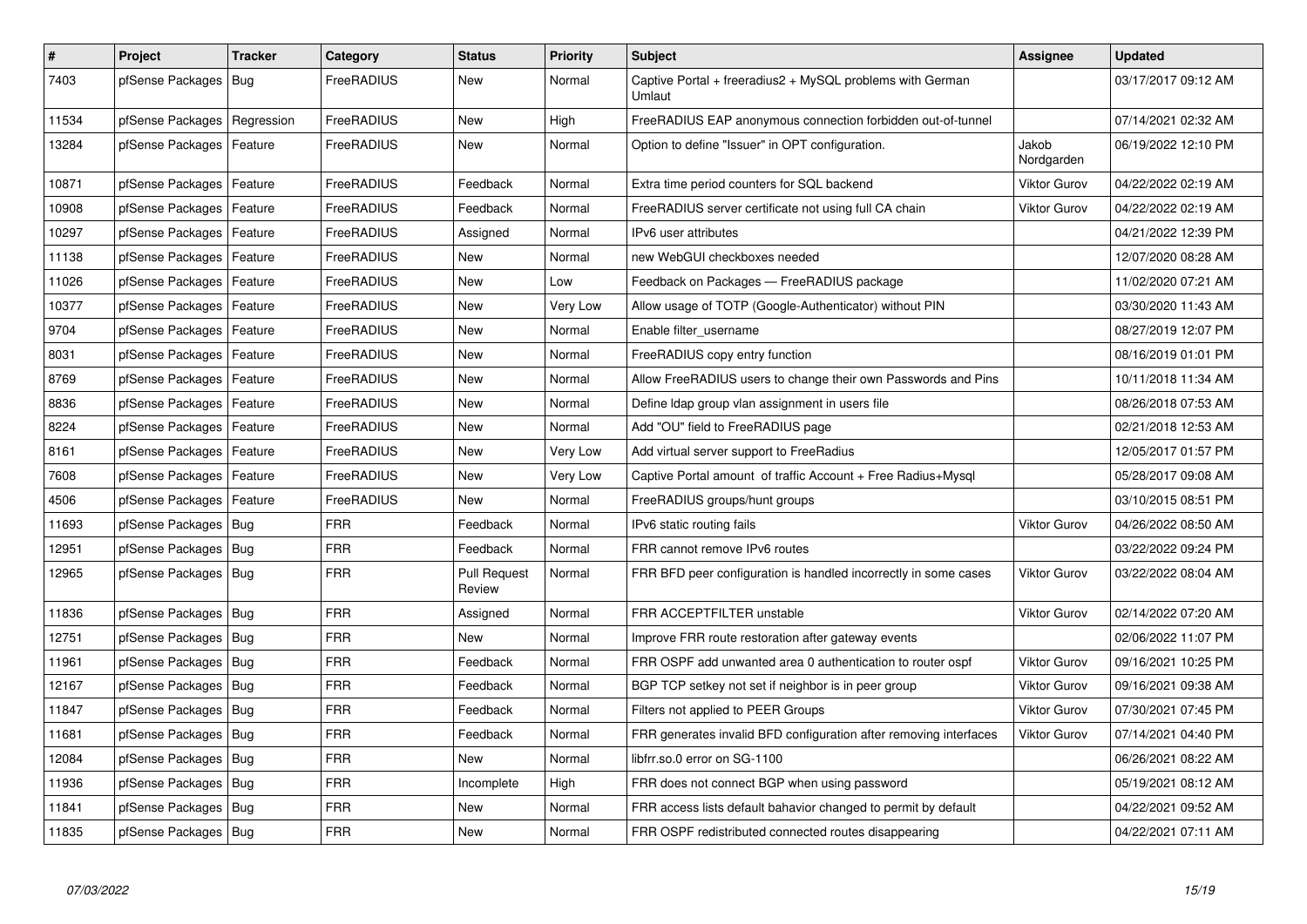| ∦     | Project                       | <b>Tracker</b> | Category           | <b>Status</b>                 | <b>Priority</b> | <b>Subject</b>                                                                                                                                              | <b>Assignee</b>       | <b>Updated</b>      |
|-------|-------------------------------|----------------|--------------------|-------------------------------|-----------------|-------------------------------------------------------------------------------------------------------------------------------------------------------------|-----------------------|---------------------|
| 11650 | pfSense Packages              | Bug            | <b>FRR</b>         | New                           | Very Low        | FRR configuration broken on restore of manually edited FRR config<br>sections                                                                               |                       | 03/10/2021 08:50 AM |
| 11377 | pfSense Packages   Bug        |                | <b>FRR</b>         | <b>Pull Request</b><br>Review | Normal          | FRR deinstall                                                                                                                                               |                       | 03/10/2021 08:21 AM |
| 11477 | pfSense Packages   Bug        |                | <b>FRR</b>         | Feedback                      | Normal          | FRR does not recognize some BFD options                                                                                                                     | Viktor Gurov          | 02/26/2021 10:52 PM |
| 11404 | pfSense Packages              | Bug            | <b>FRR</b>         | Feedback                      | Normal          | Incorrect prefix/access lists migration on update                                                                                                           | <b>Viktor Gurov</b>   | 02/18/2021 09:49 AM |
| 11345 | pfSense Packages   Bug        |                | <b>FRR</b>         | Feedback                      | Normal          | FRR-OSPF - No "prefix-list" possible                                                                                                                        | Jim Pingle            | 02/04/2021 11:03 PM |
| 10935 | pfSense Packages   Bug        |                | <b>FRR</b>         | New                           | Normal          | FRR 0.6.7-6 - BGPD service recycled IPv6 without Route Map                                                                                                  |                       | 12/30/2020 05:00 PM |
| 11158 | pfSense Packages   Bug        |                | <b>FRR</b>         | New                           | High            | <b>FRR Prefix Lists</b>                                                                                                                                     |                       | 12/30/2020 04:55 PM |
| 10516 | pfSense Packages              | Bug            | <b>FRR</b>         | New                           | Normal          | FRR Access list                                                                                                                                             |                       | 12/06/2020 11:02 PM |
| 10503 | pfSense Packages   Bug        |                | <b>FRR</b>         | New                           | Normal          | Flapping any GW in multi-WAN influences restating all IPsec tunnels<br>in FRR which leads to dropping all IPsec VTI static routes and<br>related BGP issues |                       | 05/08/2020 07:51 PM |
| 10294 | pfSense Packages              | Bug            | <b>FRR</b>         | <b>New</b>                    | Normal          | FRR Route Counts Incorrect on Status Page                                                                                                                   | Jim Pingle            | 02/26/2020 11:08 AM |
| 12653 | pfSense Packages   Regression |                | <b>FRR</b>         | Feedback                      | Normal          | RIP related startup error                                                                                                                                   | Viktor Gurov          | 12/30/2021 08:37 AM |
| 12889 | pfSense Packages   Feature    |                | <b>FRR</b>         | New                           | Normal          | FRR GUI add set ipv6 next-hop global                                                                                                                        |                       | 03/02/2022 06:10 AM |
| 11130 | pfSense Packages   Feature    |                | <b>FRR</b>         | Feedback                      | Normal          | FRR RIP support                                                                                                                                             | Jim Pingle            | 12/31/2021 04:19 PM |
| 6651  | pfSense Packages   Feature    |                | <b>FRR</b>         | Feedback                      | Normal          | Loopback interfaces                                                                                                                                         | Christian<br>McDonald | 12/25/2021 02:42 PM |
| 11963 | pfSense Packages   Feature    |                | <b>FRR</b>         | New                           | Normal          | Dynamically change OSPF interface costs on selected interfaces on<br>CARP event                                                                             |                       | 05/26/2021 04:13 AM |
| 11837 | pfSense Packages   Feature    |                | <b>FRR</b>         | New                           | Low             | Increase field length of FRR Networks in Access Lists and Prefix<br>Lists                                                                                   |                       | 04/22/2021 07:10 AM |
| 11823 | pfSense Packages   Feature    |                | <b>FRR</b>         | <b>New</b>                    | Normal          | Route handling enhancements                                                                                                                                 |                       | 04/19/2021 06:23 PM |
| 11703 | pfSense Packages              | Feature        | <b>FRR</b>         | New                           | Normal          | add Krill and Routinator support BGP RPKI                                                                                                                   |                       | 03/18/2021 07:47 PM |
| 11301 | pfSense Packages              | Feature        | <b>FRR</b>         | Feedback                      | Normal          | Switch FRR to use default rc file as a service control base                                                                                                 | Jim Pingle            | 01/28/2021 09:35 AM |
| 10789 | pfSense Packages   Feature    |                | <b>FRR</b>         | Feedback                      | Normal          | FRR integrated configuration and hitless reloads                                                                                                            | Jim Pingle            | 01/20/2021 11:16 PM |
| 11206 | pfSense Packages   Feature    |                | <b>FRR</b>         | <b>Pull Request</b><br>Review | Normal          | <b>FRR 7.5</b>                                                                                                                                              | Jim Pingle            | 01/08/2021 12:47 PM |
| 9545  | pfSense Packages   Feature    |                | <b>FRR</b>         | New                           | Normal          | Enable MULTIPATH in FRR                                                                                                                                     | Jim Pingle            | 09/18/2020 12:52 PM |
| 10653 | pfSense Packages   Feature    |                | <b>FRR</b>         | New                           | Normal          | Allow to download frr_status                                                                                                                                | Jim Pingle            | 06/11/2020 01:21 AM |
| 10358 | pfSense Packages   Feature    |                | <b>FRR</b>         | New                           | Very Low        | <b>Stage FRR Configuration Changes</b>                                                                                                                      |                       | 03/19/2020 06:48 AM |
| 9141  | pfSense Packages   Feature    |                | <b>FRR</b>         | New                           | Very Low        | FRR xmlrpc                                                                                                                                                  | Jim Pingle            | 11/26/2018 07:49 AM |
| 12811 | pfSense                       | Bug            | Gateway Monitoring | New                           | Normal          | Services are not restarted when PPP interfaces connect                                                                                                      | Jim Pingle            | 06/30/2022 03:18 AM |
| 13295 | pfSense                       | <b>Bug</b>     | Gateway Monitoring | <b>Pull Request</b><br>Review | Normal          | Incorrect function parameters for "get_dpinger_status()" call in<br>`gwlb.inc``                                                                             |                       | 06/28/2022 12:01 PM |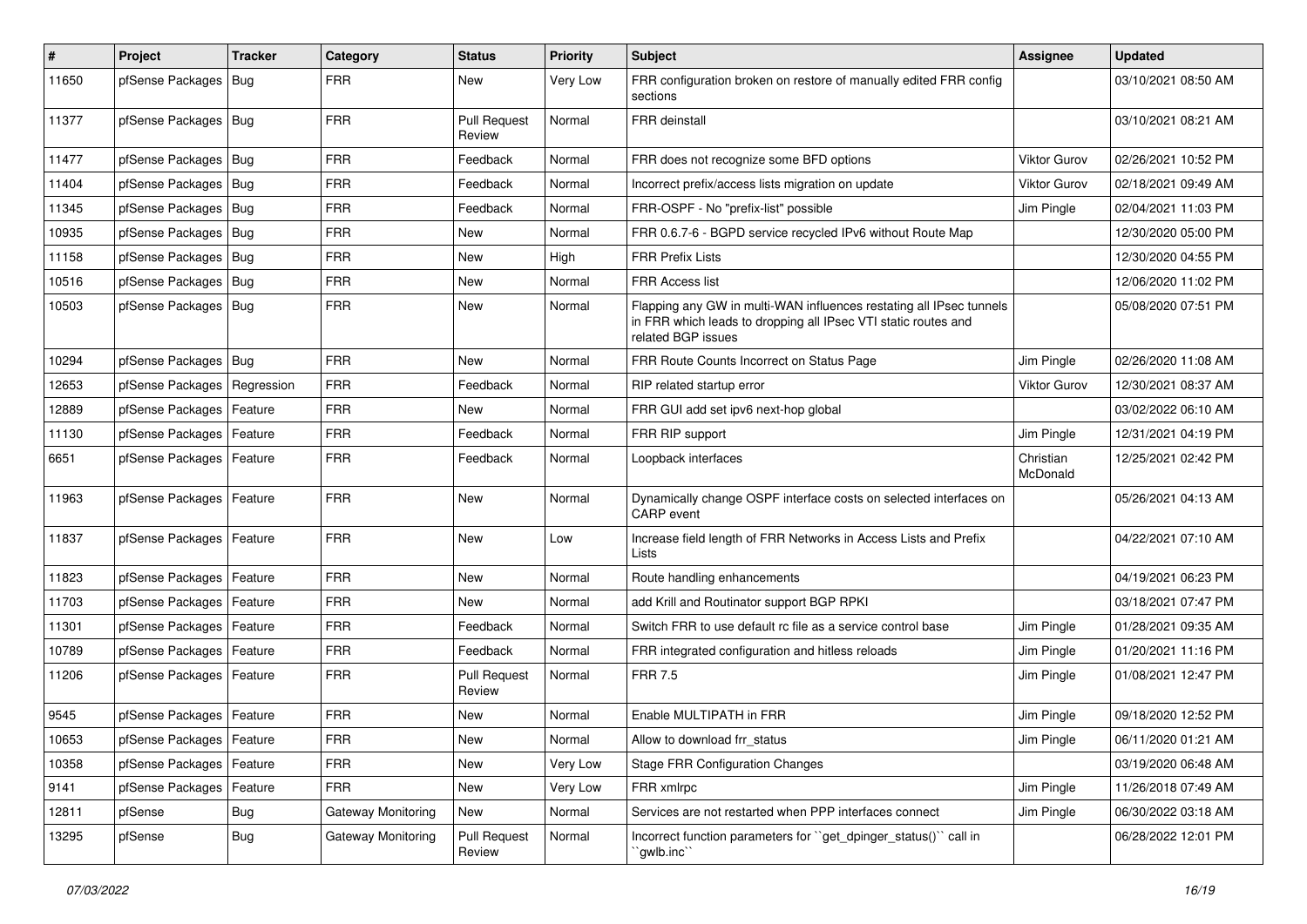| #     | Project      | Tracker    | Category                  | <b>Status</b>                 | <b>Priority</b> | Subject                                                                                                                                        | <b>Assignee</b>     | <b>Updated</b>      |
|-------|--------------|------------|---------------------------|-------------------------------|-----------------|------------------------------------------------------------------------------------------------------------------------------------------------|---------------------|---------------------|
| 13076 | pfSense      | <b>Bug</b> | Gateway Monitoring        | New                           | Normal          | Marking a gateway as down does not affect IPsec entries using<br>gateway groups                                                                |                     | 06/28/2022 12:01 PM |
| 12920 | pfSense      | <b>Bug</b> | Gateway Monitoring        | <b>Pull Request</b><br>Review | Normal          | Gateway behavior differs when the gateway does not exist in<br>config.xml                                                                      | Viktor Gurov        | 06/28/2022 12:01 PM |
| 3132  | pfSense      | <b>Bug</b> | <b>Gateway Monitoring</b> | In Progress                   | Normal          | Gateway events for IPv6 affect IPv4 services and vice versa                                                                                    | <b>Viktor Gurov</b> | 06/28/2022 12:01 PM |
| 11960 | pfSense      | <b>Bug</b> | <b>Gateway Monitoring</b> | Feedback                      | Normal          | Gateway Monitoring Traffic Goes Out Default Gateway                                                                                            |                     | 12/20/2021 05:43 AM |
| 6333  | pfSense      | <b>Bug</b> | Gateway Monitoring        | Confirmed                     | Normal          | Bootup starts/restarts dpinger multiple times                                                                                                  | Luiz Souza          | 11/16/2020 01:11 PM |
| 8192  | pfSense      | <b>Bug</b> | Gateway Monitoring        | New                           | Low             | dpinger - Change in ISP link-local IPv6 address drops connectivity                                                                             | Luiz Souza          | 11/05/2020 07:31 AM |
| 13242 | pfSense      | Feature    | Gateway Monitoring        | New                           | Normal          | Enhancements to static route creation/deletion for dpinger monitor<br>IPs                                                                      |                     | 06/03/2022 11:20 AM |
| 7671  | pfSense      | Feature    | Gateway Monitoring        | New                           | Normal          | Gateway Monitoring Via Custom Script or Telnet.                                                                                                |                     | 09/18/2020 02:59 PM |
| 3859  | pfSense      | Feature    | Gateway Monitoring        | New                           | Low             | Make it possible to set the source IP address for gateway monitoring                                                                           |                     | 11/06/2016 10:12 PM |
| 13328 | pfSense Plus | <b>Bug</b> | Gateways                  | New                           | Normal          | Wireguard Site-to-Site broken after upgrade to 22.05                                                                                           |                     | 07/03/2022 02:58 AM |
| 13320 | pfSense Plus | <b>Bug</b> | Gateways                  | New                           | Normal          | IP aliases with a CARP VIP parent are not available as VIP choices<br>for gateway groups                                                       |                     | 06/29/2022 02:03 PM |
| 12942 | pfSense      | <b>Bug</b> | Gateways                  | New                           | Normal          | Code to kill states for old gateway when reconnecting an interface is<br>incorrect                                                             | Jim Pingle          | 06/28/2022 12:01 PM |
| 12632 | pfSense      | Bug        | Gateways                  | <b>New</b>                    | High            | Assigning a /30 WAN IP address at the console does not save the<br>gateway correctly                                                           |                     | 06/28/2022 12:01 PM |
| 12857 | pfSense      | Bug        | Gateways                  | New                           | Normal          | Firewall gateway goes away when making changes to Bridge0<br>device                                                                            |                     | 02/27/2022 11:20 AM |
| 12764 | pfSense      | <b>Bug</b> | Gateways                  | New                           | Normal          | VTI gateway status is pending after assigning the VTI interface                                                                                |                     | 02/07/2022 05:41 AM |
| 10875 | pfSense      | Bug        | Gateways                  | New                           | Normal          | PPP periodic reset does not fully restore gateway group round-robin<br>functionality                                                           | Luiz Souza          | 11/05/2020 07:44 AM |
| 8343  | pfSense      | <b>Bug</b> | Gateways                  | New                           | Normal          | Gateway Routes (Default Routes) not removed in Kernel when<br>removed from GUI                                                                 |                     | 05/14/2020 01:22 AM |
| 8846  | pfSense      | <b>Bug</b> | Gateways                  | New                           | Low             | Misleading gateway error message adding/editing static routes using<br>a disabled interface                                                    |                     | 08/21/2019 11:29 AM |
| 9650  | pfSense      | <b>Bug</b> | Gateways                  | New                           | Normal          | IPv6 connection drops (ir-)regular on Kabelvodafone (German cable<br>ISP)                                                                      |                     | 07/27/2019 07:14 AM |
| 11570 | pfSense      | Regression | Gateways                  | <b>Pull Request</b><br>Review | Normal          | Gateway monitoring services is not always restarted on interface<br>events, which may prevent a WAN from recovering back to an online<br>state | Viktor Gurov        | 06/28/2022 12:01 PM |
| 13294 | pfSense      | Feature    | Gateways                  | New                           | Low             | Change gateway name                                                                                                                            |                     | 06/22/2022 06:07 PM |
| 12077 | pfSense      | Feature    | Gateways                  | New                           | Normal          | Allow stick-connections per gateway group                                                                                                      |                     | 06/24/2021 08:45 AM |
| 11213 | pfSense      | Feature    | Gateways                  | New                           | Low             | Option to mark gateway as down directly from Table                                                                                             |                     | 01/03/2021 07:09 AM |
| 8743  | pfSense      | Todo       | Gateways                  | New                           | Low             | Gateway Groups page should list gateways in tier order                                                                                         |                     | 08/14/2019 12:16 PM |
| 12214 | pfSense Docs | Todo       | General                   | New                           | Low             | Connect to WebGui.                                                                                                                             |                     | 08/05/2021 04:39 AM |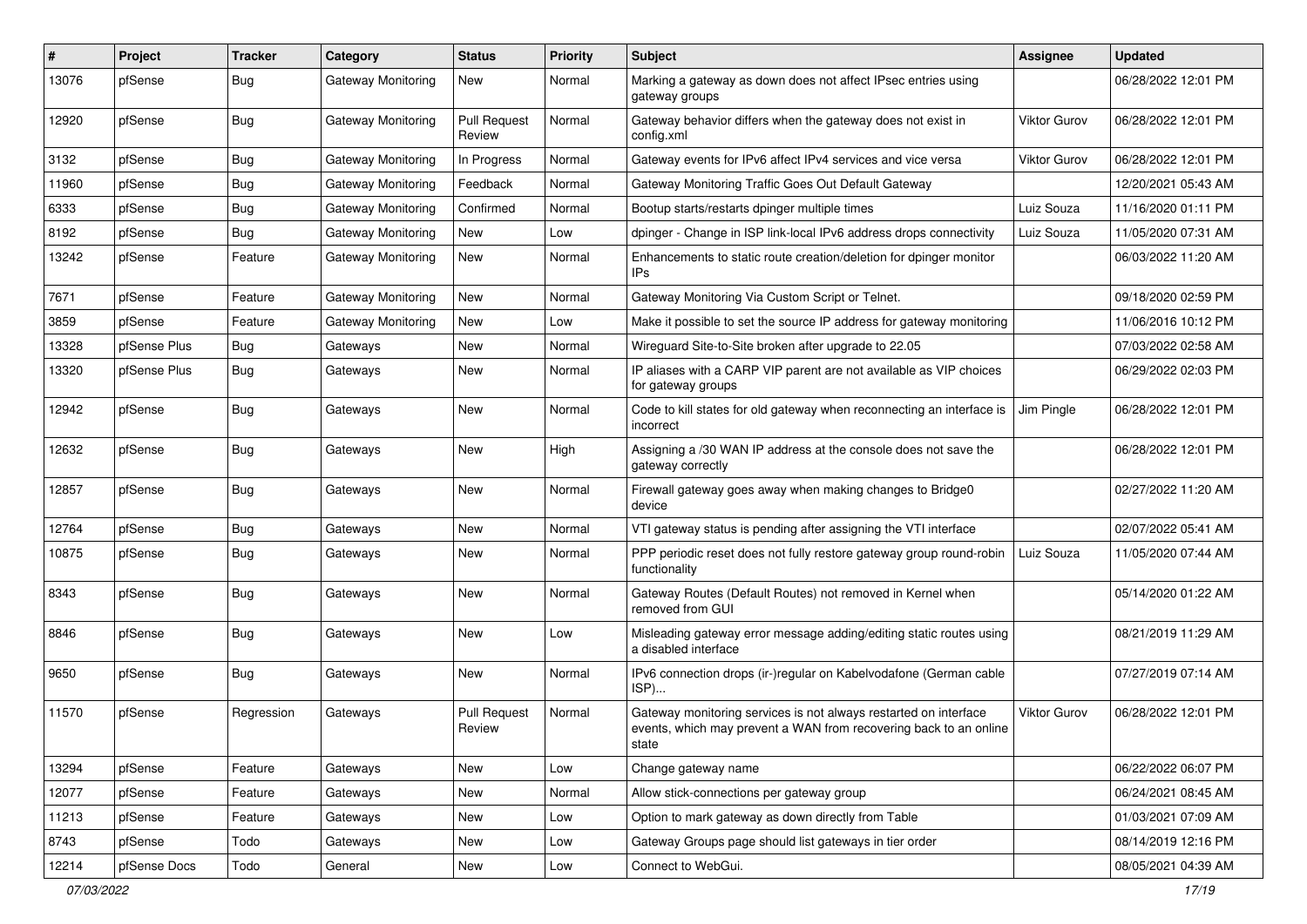| $\vert$ # | Project                    | <b>Tracker</b>     | Category | <b>Status</b> | <b>Priority</b> | Subject                                                                                             | <b>Assignee</b>     | <b>Updated</b>      |
|-----------|----------------------------|--------------------|----------|---------------|-----------------|-----------------------------------------------------------------------------------------------------|---------------------|---------------------|
| 12570     | pfSense Docs               | Correction         | General  | New           | Normal          | Active appliance list missing 6100                                                                  |                     | 12/06/2021 11:41 AM |
| 9370      | pfSense Docs               | Correction         | General  | In Progress   | Normal          | Update old screenshots                                                                              | Jim Pingle          | 12/03/2021 09:55 AM |
| 10821     | pfSense Docs               | Correction         | General  | New           | Normal          | Use neutral language alternatives                                                                   | Jim Pingle          | 09/23/2020 10:43 AM |
| 12805     | pfSense Docs               | <b>New Content</b> | General  | New           | Very Low        | Add documentation about what triggers a notfication                                                 |                     | 02/15/2022 05:10 PM |
| 12804     | pfSense Docs               | New Content        | General  | <b>New</b>    | Very Low        | Create Slack documentation                                                                          |                     | 02/15/2022 04:59 PM |
| 13098     | pfSense Packages           | Bug                | haproxy  | Feedback      | Low             | HAProxy Virtual IP broken link under Frontend setup                                                 |                     | 04/27/2022 08:35 AM |
| 10936     | pfSense Packages   Bug     |                    | haproxy  | Feedback      | Normal          | both haproxy/haproxy-devel non-existent option lb-agent-chk                                         |                     | 04/21/2022 12:40 PM |
| 7039      | pfSense Packages   Bug     |                    | haproxy  | Feedback      | Normal          | HAProxy backend configuration does not handle intermediate CAs<br>properly                          |                     | 04/21/2022 12:40 PM |
| 13022     | pfSense Packages   Bug     |                    | haproxy  | Feedback      | Normal          | HAProxy - Sub Frontends ignore Client verification CA certificates                                  |                     | 04/06/2022 12:55 PM |
| 11036     | pfSense Packages   Bug     |                    | haproxy  | New           | Normal          | <b>HAproxy ACL</b>                                                                                  |                     | 02/11/2022 11:27 AM |
| 9500      | pfSense Packages   Bug     |                    | haproxy  | <b>New</b>    | Normal          | HAproxy does not delete non-applicable action config                                                |                     | 01/18/2022 06:28 AM |
| 11135     | pfSense Packages           | Bug                | haproxy  | Feedback      | High            | HAproxy OCSP reponse crontab bug                                                                    | <b>Viktor Gurov</b> | 09/10/2021 11:51 AM |
| 11756     | pfSense Packages   Bug     |                    | haproxy  | Feedback      | Normal          | HaProxy does not transfer backend states during reload                                              | <b>Viktor Gurov</b> | 07/14/2021 01:21 PM |
| 11937     | pfSense Packages           | Bug                | haproxy  | Feedback      | Normal          | HAproxy "Use Client-IP" option breaks Captive Portal                                                | <b>Viktor Gurov</b> | 06/22/2021 08:48 AM |
| 11491     | pfSense Packages   Bug     |                    | haproxy  | Feedback      | Normal          | haproxy-devel v0.62 2 - startup error 'httpchk'                                                     | <b>Viktor Gurov</b> | 06/22/2021 08:46 AM |
| 11000     | pfSense Packages   Bug     |                    | haproxy  | New           | Very Low        | haproxy deprecated trick suggested                                                                  |                     | 12/23/2020 02:55 PM |
| 6784      | pfSense Packages   Bug     |                    | haproxy  | New           | Normal          | HAProxy version .48 will not use URL Table Alias for front end<br>listener                          |                     | 02/18/2019 05:32 PM |
| 6861      | pfSense Packages   Bug     |                    | haproxy  | New           | Normal          | Ha-Proxy duplicated backend used in place of original backend                                       |                     | 02/18/2019 05:30 PM |
| 9335      | pfSense Packages           | Bug                | haproxy  | Feedback      | Normal          | Stored XSS in HAProxy / haproxy_listeners_edit.php                                                  | Jim Pingle          | 02/18/2019 09:35 AM |
| 9261      | pfSense Packages   Bug     |                    | haproxy  | New           | Normal          | haproxy GUI failure                                                                                 |                     | 01/08/2019 12:41 PM |
| 9247      | pfSense Packages           | Bug                | haproxy  | New           | Low             | HAProxy multiple server selection on stats pages doesn't work                                       |                     | 01/02/2019 04:44 PM |
| 8902      | pfSense Packages   Bug     |                    | haproxy  | New           | Normal          | HAproxy package not use custom DNS for lookup on apply new<br>config                                |                     | 09/16/2018 08:16 AM |
| 8438      | pfSense Packages   Bug     |                    | haproxy  | New           | High            | haproxy: can't use ACL for cert with http-response actions                                          |                     | 05/24/2018 01:12 PM |
| 7462      | pfSense Packages   Bug     |                    | haproxy  | New           | Normal          | HAproxy not rebinding properly after WAN DHCP IP change                                             |                     | 01/11/2018 09:15 AM |
| 8213      | pfSense Packages   Bug     |                    | haproxy  | New           | Normal          | acl src file not populated from alias                                                               |                     | 12/21/2017 02:02 PM |
| 10779     | pfSense Packages   Feature |                    | haproxy  | Feedback      | Normal          | HAProxy SSL/TLS Compatibility Mode                                                                  | Viktor Gurov        | 04/22/2022 02:20 AM |
| 12465     | pfSense Packages   Feature |                    | haproxy  | New           | Normal          | Add forwardfor advanced usecases                                                                    |                     | 10/16/2021 07:35 PM |
| 10739     | pfSense Packages           | Feature            | haproxy  | Feedback      | Normal          | Update HAproxy-devel package to 2.2 and HAproxy to 2.0                                              | <b>Viktor Gurov</b> | 10/03/2021 03:53 PM |
| 7686      | pfSense Packages   Feature |                    | haproxy  | New           | Normal          | Add option in HAProxy to configure SSL defaults based on the<br>Mozilla SSL Configuration Generator |                     | 08/16/2019 01:09 PM |
| 9648      | pfSense Packages   Feature |                    | haproxy  | New           | Very Low        | Multiple node Sync HAProxy configuration to backup CARP<br>members via XMLRPC.                      |                     | 07/25/2019 10:04 AM |